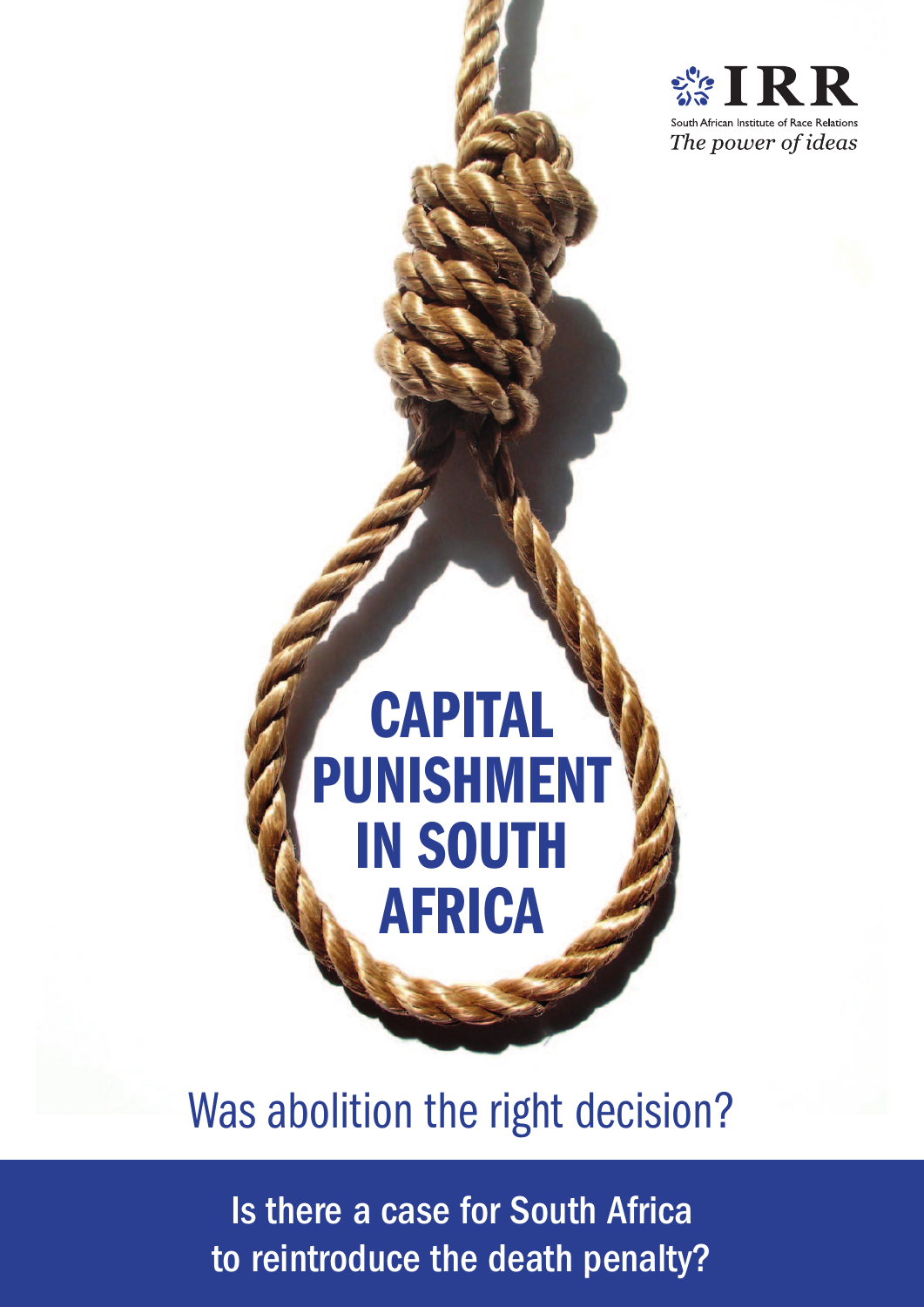

**November 2016**

Published by the South African Institute of Race Relations 2 Clamart Road, Richmond Johannesburg, 2092 South Africa P O Box 291722, Melville, Johannesburg, 2109 South Africa Telephone: (011) 482–7221 Fax: (011) 482–7690 E-mail: info@irr.org.za www.irr.org.za South African Institute of Race Relations 2016

Members of the Media are free to reprint or report information, either in whole or in part, contained in this publication on the strict understanding that the South African Institute of Race Relations is acknowledged. Otherwise no part of this publication may be reproduced, stored in a retrieval system, or transmitted in any form or by any means, electronic, mechanical, photocopy, recording, or otherwise, without the prior permission of the publisher. While the IRR makes all reasonable efforts to publish accurate information and bona fide expression of opinion, it does not give any warranties as to the accuracy and completeness of the information provided. The use of such information by any party shall be entirely at such party's own risk and the IRR accepts no liability arising out of such use.

> Editor: Frans Cronje Cover design and Typesetting by InkDesign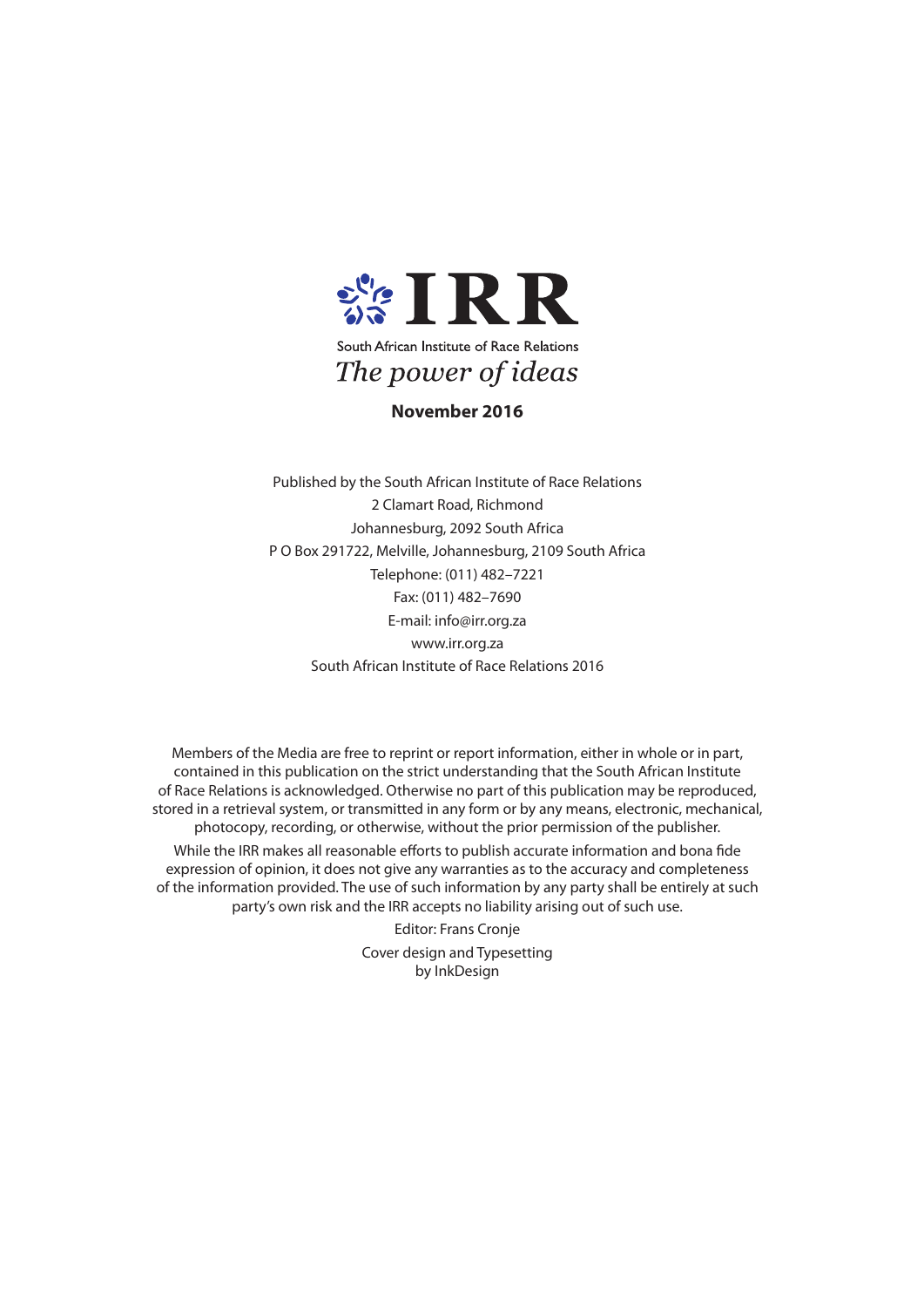# Capital punishment in South Africa: Was abolition THE RIGHT DECISION?

## PART ONE

#### **Introduction**

It is now just over 21 years since the Constitutional Court abolished the death penalty. It did so at a time when opinion polls showed that most South Africans supported capital punishment. Although there is now little public debate on the issue, some people believe such abolition was a luxury South Africa could not afford. Others believe the death sentence should be reinstated and have asked the Institute of Race Relations (IRR) to review the question of capital punishment. This paper will do that, examining arguments for and against capital punishment, as well as crime trends both in South Africa and elsewhere. It will also review the history of capital punishment in South Africa, the announcements leading up to its abolition, and the reasoning of the Constitutional Court in the decision it handed down in June 1995. In addition, it will raise various broader questions about the criminal justice system in South Africa.

#### **History**

Hangings took place in South Africa prior to the unification of the two Boer republics and the two British colonies in 1910 and they continued after Union. Between 1910 and 1975, altogether 2,740 people were executed, and another 1,100 between 1981 and 1989. This would bring the total to around 4,000, yielding an average of 50 a year over 80 years. The last hanging took place in 1989, following which the then state president, F.W. de Klerk, put a stop to them pending a decision on capital punishment by the Convention for a Democratic South Africa (Codesa). Judges could still impose the death sentence, however, and they continued to do so, but the sentences were not carried out. Although Codesa adopted a comprehensive bill of rights as part of the 1993 Constitution, it did not outlaw capital punishment, leaving that matter to the court. When it issued its prohibition on further executions in 1995, possibly as many as 400 people were waiting on death row.

Until it was abolished, capital punishment had been implemented not only for murder but also for rape, housebreaking and robbery or attempted robbery with aggravating circumstances, sabotage, training abroad to further the aims of communism, kidnapping, terrorism and treason. It had also at one stage been mandatory until courts were authorised to impose lesser sentences if they found "extenuating circumstances". One of Mr de Klerk's reforms was to make the death sentence an "option" for "extreme cases" only, thereby giving judges greater discretion and providing for automatic appeals. Some 90% of executions carried out were for murder, but people were also hanged for rape, aggravated robbery, and sabotage. Barend van Niekerk, South Africa's best-known abolitionist, said in 1967 that 47% of the executions in the world were carried out in South Africa, a figure that was questioned but never refuted.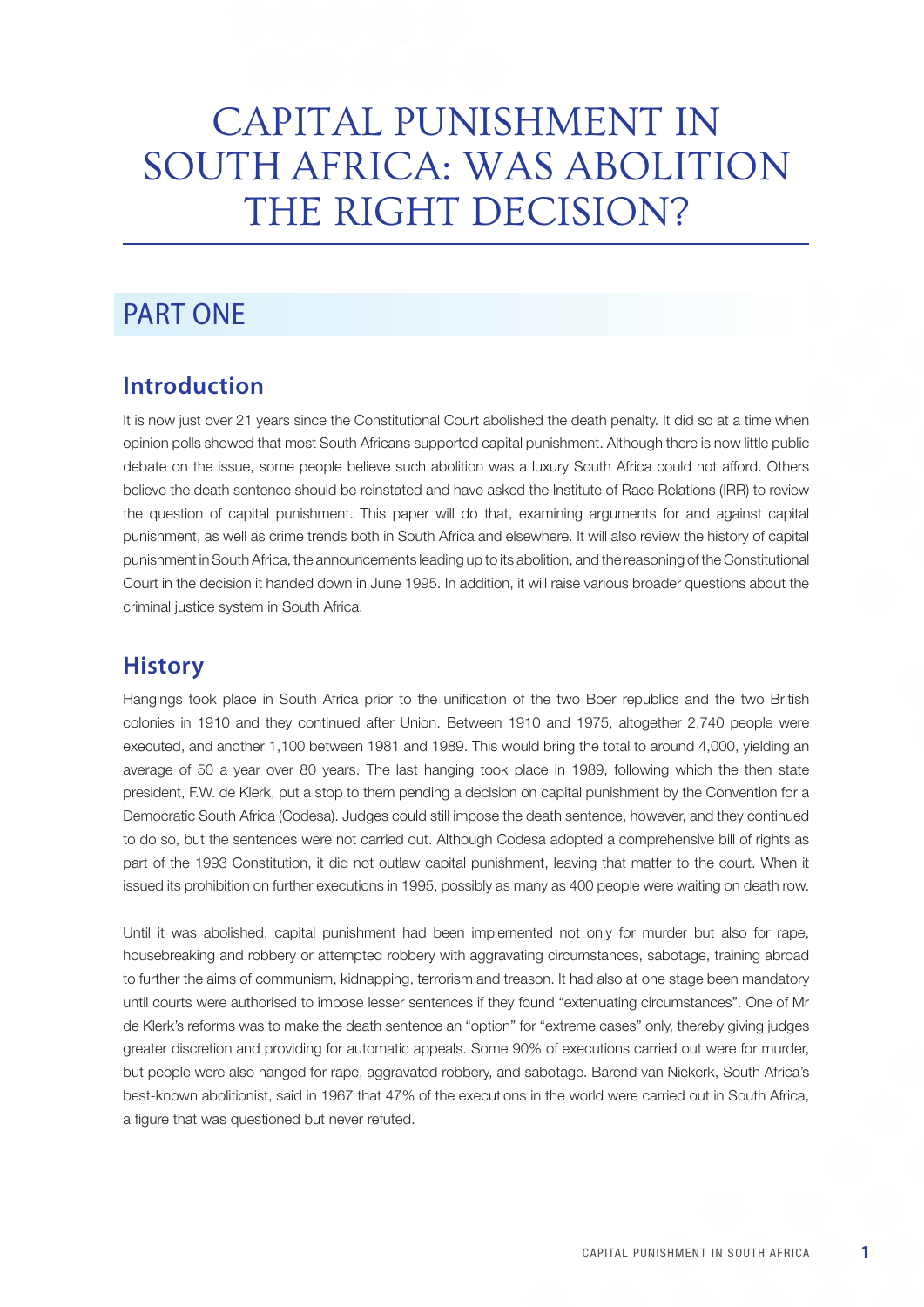Hangings took place in South Africa prior to the unification of the two Boer republics and the two British colonies in 1910 and they continued after Union. Between 1910 and 1975, altogether 2,740 people were executed, and another 1,100 between 1981 and 1989. This would bring the total to around 4,000, yielding an average of 50 a year over 80 years.

#### **The decision of the Constitutional Court**

The decision of the Constitutional Court outlawing capital punishment was made in the case of State v Makwanyane and Mchunu, which was heard in February 1995, judgement being handed down in June that same year. The court's decision, written by its president, Arthur Chaskalson (later chief justice), was unanimous. All ten of the other judges gave reasons for their concurring views, with some of them placing emphasis on particular points. Some of these will be discussed below where relevant.

The two accused had been sentenced to death in terms of the Criminal Procedure Act of 1977 on each of four counts of murder. This was a lawful sentence when it was handed down, but the 1993 Constitution had subsequently come into effect. In his judgement, Justice Chaskalson stated that it would have been better if the framers of the Constitution had decided whether or not the death sentence was permissible. It had not done so, with the result that the court now had to decide whether the implementation of the sentence was constitutional.

The judgement summarised the two opposing viewpoints presented to the court: one advanced on behalf of the condemned men, the other on behalf of the state by the attorney general of the Witwatersrand, Klaus von Lieres und Wilkau. The former argued that the death sentence was cruel, inhuman, degrading and an affront to human dignity; that it was inconsistent with the right to life entrenched in the Constitution; that it could not be corrected in the case of error; and that it could not be enforced in a manner that was not arbitrary. The latter contended that the death sentence was recognised as legitimate in many parts of the world; that it was a deterrent to violent crime; that it met society's need for adequate retribution for heinous offences; and that it was regarded in South Africa as an acceptable form of punishment.

Although the Constitution prohibited "cruel, inhuman or degrading treatment or punishment", it did not define this so the court had to. It did so by reference to other provisions of the Constitution, which guaranteed the rights to life, dignity and equal protection of the law. Said Justice Chaskalson: "The carrying out of the death sentence destroys life, it annihilates human dignity, elements of arbitrariness are present in its enforcement, and it is irremediable... I am satisfied that in the context of our Constitution the death penalty is indeed a cruel, inhuman and degrading punishment."

That, however, was not the end of the matter, because the Constitution provided for rights to be overridden. But they could be limited only if the limitations were reasonable, justifiable, necessary, and did not negate the essential content of the rights in question. The value of the death sentence as a deterrent, as a form of retribution, and as a means of preventing further crime, had to be weighed against alternative measures available to the state, particularly life imprisonment. It had not been shown that the death sentence was materially more effective than life imprisonment, with the result that the requirements of the limitations clause were not met. Taking this into account, concluded Justice Chaskalson, "as well as the elements of arbitrariness and the possibility of error in enforcing the death penalty, the clear and convincing case that is required to justify [it] as a penalty for murder has not been made".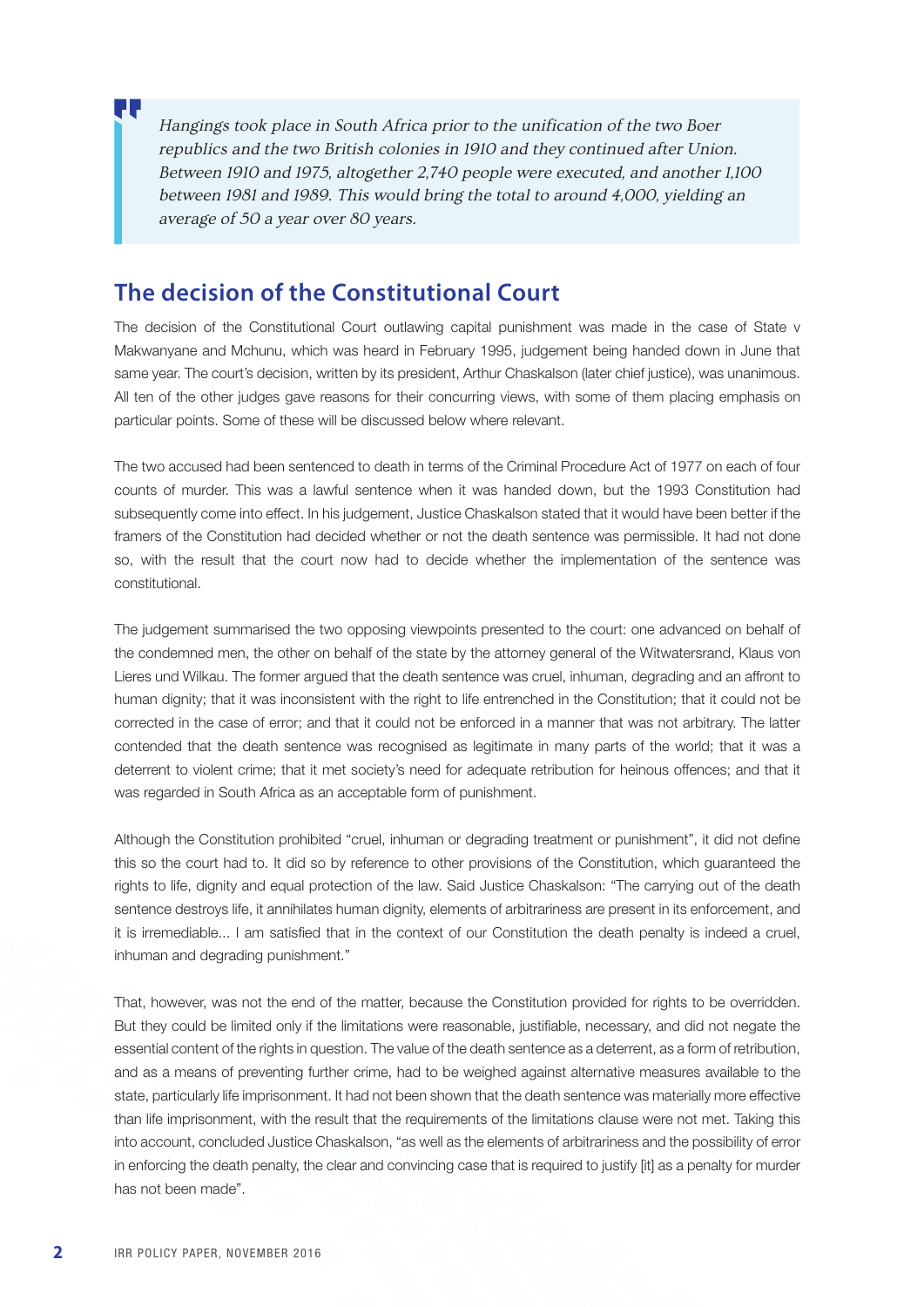The relevant provisions of the 1977 act, and any other legislation sanctioning capital punishment, were therefore "inconsistent" with the Constitution and so "invalid". The state was accordingly "forbidden to execute any person already sentenced to death" under any of the laws now declared to be invalid. Such persons should remain in custody pending the imposition upon them of other punishments.

The court did not, however, invalidate the death penalty for treason committed in wartime. No argument was put to it on this issue, so it refrained from expressing any views about it.

In his judgement, Justice Chaskalson stated that it would have been better if the framers of the Constitution had decided whether or not the death sentence was permissible. It had not done so, with the result that the court now had to decide whether the implementation of the sentence was constitutional.

#### **Public opinion**

H.

Π.

Speaking for the state, Mr von Lieres argued that "overwhelming public opinion in favour of the retention of the death penalty is sufficiently well known to be accepted as the true voice of South African society". Justice Chaskalson said he was prepared to accept this contention. However, he added, "the question before us is not what the majority of South Africans believe a proper sentence for murder should be. It is whether the Constitution allows the sentence". The Constitution, in other words, outweighed public opinion, which was effectively dismissed by the court (along with the notion of submitting the matter to a referendum).

Justice Chaskalson went on to quote an American judge, Robert Jackson, in a 1943 case:

*"The very purpose of a bill of rights is to withdraw certain subjects from the vicissitudes of political controversy, to place them beyond the reach of majorities and officials, and to establish them as legal principles to be applied by the courts. One's right to life, liberty, and property, to free speech, a free press, freedom of worship and assembly, and other fundamental rights may not be submitted to vote; they depend on the outcome of no elections".* 

Speaking for the state, Mr von Lieres argued that "overwhelming public opinion in favour of the retention of the death penalty is sufficiently well known to be accepted as the true voice of South African society". Justice Chaskalson said he was prepared to accept this contention. However, he added, "the question before us is not what the majority of South Africans believe a proper sentence for murder should be. It is whether the Constitution allows the sentence".

#### **Other countries**

Ellison Kahn, one of South Africa's leading academic lawyers, pointed out in an article in 1970 that England at one stage had 200 capital offences, including consorting with gypsies. Even children as young as nine years old could be hanged. However, since the early 19th century the trend had been in the direction of abolition.

According to Amnesty International, more than 20,000 people worldwide were under sentence of death in 2015. In that same year 1,634 executions were carried out in 25 countries. Of these executions, 28 took place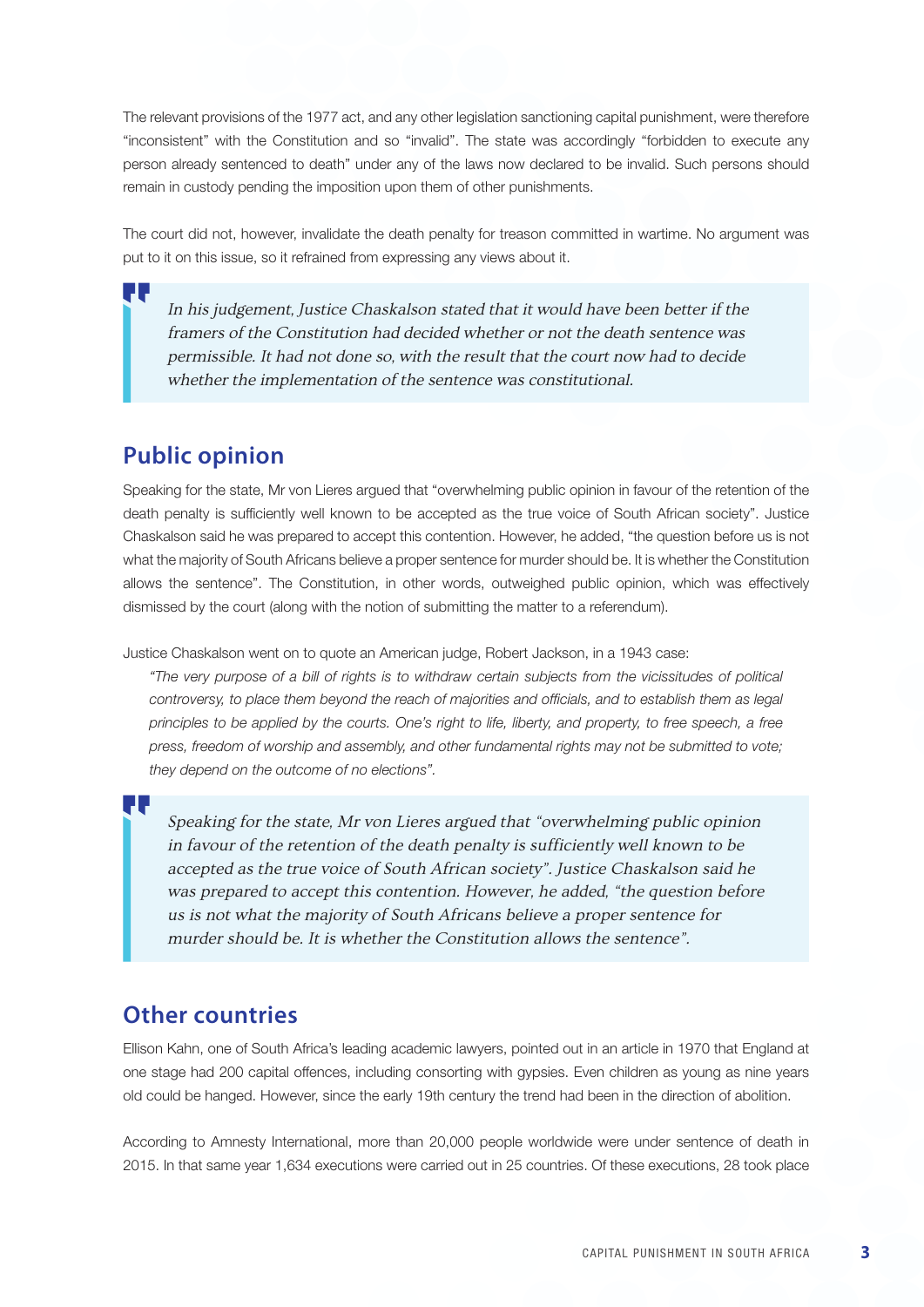in the United States, about the same number as in Iraq, Somalia and Egypt respectively. There were 158 in Saudi Arabia, 326 in Pakistan and 977 in Iran. The number in China – "the world's top executioner" – was not known, but thought by Amnesty International to run into thousands.

Amnesty International reported that the 1,634 known executions in 2015 was the highest number in 25 years. On the other hand, four more countries abolished the death penalty for all crimes, bringing the total to 102. If the countries which had abolished the death penalty in practice although not in law were included in the count, the total came to two thirds of the world.

Although the global trend is towards abolition, there is no reason why South Africa should follow it. The arguments about capital punishment in South Africa must stand on their own merits. This does not, however, exclude taking account of decisions and arguments in courts in other countries, as our courts normally do in any event in all kinds of trials. The Makwanyane judgement is liberally interspersed with references to other courts and other judges.

According to Amnesty International, more than 20,000 people worldwide were under sentence of death in 2015. In that same year 1,634 executions were carried out in 25 countries. Of these executions, 28 took place in the United States, about the same number as in Iraq, Somalia and Egypt respectively. There were 158 in Saudi Arabia, 326 in Pakistan and 977 in Iran. The number in China – "the world's top executioner" – was not known, but thought by Amnesty International to run into thousands.

#### **Crime statistics**

и,

It is difficult to compare crime figures before and after the Makhanyane judgement because figures for many earlier years exclude some of the homelands. Figures for the period 1994/1995 to 2014/2015 have, however, been published annually by the South African Police Service and are reproduced and analysed by the IRR in its annual *South Africa Survey*. The police's crime figures are based on crimes reported to them.

They indicate that aggravated robbery (previously a hanging offence) has increased in frequency in that 21-year period. The aggravated robbery rate has thus risen from 219 per 100,000 of population to 239 (by 9%). The number of aggravated robberies taking place each day has risen from 232 to 354 (by 52%).

Rape was previously also a hanging offence, but trends here are more difficult to identify as rape is no longer classified on its own. Since 2007 it has been lumped together with other "sexual offences", whose incidence since then has dropped. After rising for a few years, reported sexual offences against women and children have dropped since 2010, although it is too early to say whether this is a steady downward trend.

Turning to murder, police figures show that South Africa's murder rate has dropped from 67 per 100,000 in l994/1995 to 33 (by 51%) in 2014/2015. The average number of murders committed each day has dropped from 71 to 49 (by 31%). The downward trend in murder figures has, however, been questioned by various institutions, among them the IRR. Moreover, Interpol has suggested that the murder rate is substantially higher than the figure reported by the police. Making use of data on "non-natural deaths", the South African Medical Research Council has suggested likewise. Official figures on such deaths, not all of which arise from murder, nevertheless show a downward trend. The actual picture of murder trends since the abolition of the death penalty is therefore far from clear.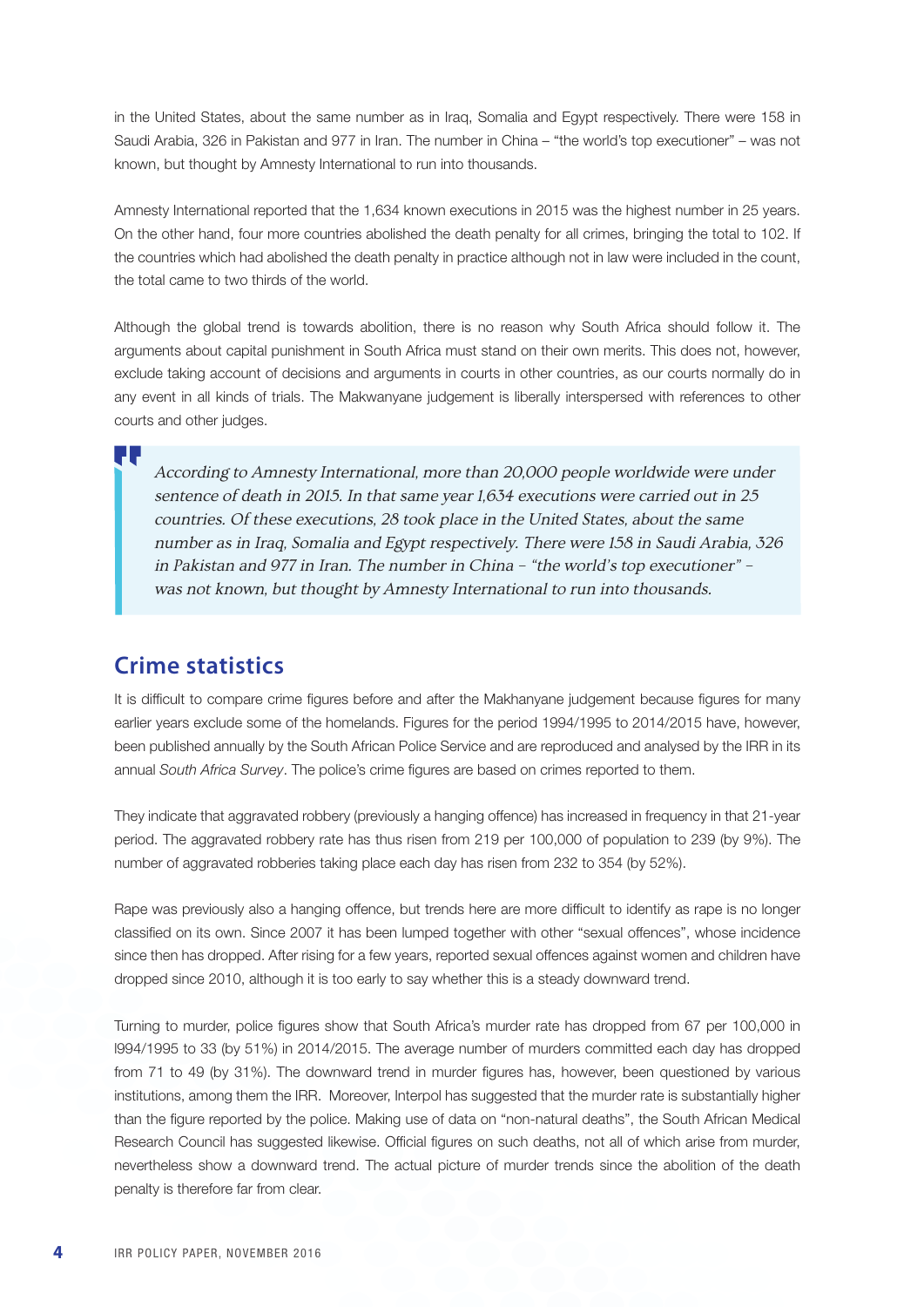What is clear is that South Africa, according to comparative data published by the United Nations, still has a very high murder rate of 32 per 100,000, much the same as Colombia, although lower than El Salvador, Honduras, and Jamaica. Our murder rate is nevertheless very much higher than those of countries that include Australia, the Czech Republic, Denmark, France, Germany, the United Kingdom, Ireland, Italy, Portugal, Spain and Switzerland (all between 0.7 and 1.3 per 100,000). Figures for other countries include Mexico at 18.9, the United States at 3.8, India at 3.3, Hungary at 2.7 and Morocco at 1.3. Among this last group of countries, both the United States and India apply the death penalty, but Hungary has abolished it.

Other countries also show declining murder rates, according to a recent article in the British weekly *The Spectator* by Andrew Taylor, a crime writer. Homicide rates throughout the industrialised world have declined. Falls in Britain, the United States and Canada are particularly marked: these were countries where homicide rates increased in the 1960s and 1970s. Mr Taylor is hard put to explain the downward trend, however. He finds no correlation between national wealth and crime figures. During the Great Depression of the 1930s unemployment rose to 25%, but the crime rate in many British cities went down. When Britain became wealthier in the 1960s, crime started to rise. Since the beginning of the Great Recession in 2008, however, murder rates have continued their downward trend. The United Nations reported in 2011 that the murder rate had fallen worldwide during the recession.

While increases in prison populations (in countries that include the United Kingdom and Australia) are sometimes seen as reasons for declines in crime rates, in Canada and the Netherlands large numbers of prisoners have been released without surges in murder rates. Imprisonment in New York has dropped in the last decade by 26%, and crime has fallen by 28%. The British homicide rate has dropped despite substantial cuts in police budgets. Some analysts believe the decline in homicide in the United Kingdom is the result of the fact that the population is ageing, so that a smaller proportion is accounted for by supposedly crime-prone youth. But London is experiencing a drop in the crime rate at the same time as there has been an increase in the number of 18- to 24-year-old young men. Countries with strict gun laws are said to have fewer homicides, but the rate at which Americans have gunned one another down has halved over the past two decades, even though gun sales have risen since President Barack Obama entered the White House.

After considering various theories, Mr Taylor concludes that the answer to the question "Why has murder dropped?" is "We don't really know". Gary Bell QC argues in the same *Spectator*, however, that technology may be the answer: vehicles can be tracked, as can cellphones, while DNA testing is now available. Says Mr Bell: "It has never been harder to get away with murder." Unfortunately, this comment cannot apply to South Africa. Even if it is true that the murder rate has come down, as police figures suggest, it is still extremely high. Moreover, as we shall see, the Constitutional Court pointed out that most violent crime in this country goes unpunished and that, rather than the method of punishment, is the fundamental problem.

What is clear is that South Africa, according to comparative data published by the United Nations, still has a very high murder rate of 32 per 100,000, much the same as Colombia, although lower than El Salvador, Honduras, and Jamaica. Our murder rate is nevertheless very much higher than those of countries that include Australia, the Czech Republic, Denmark, France, Germany, the United Kingdom, Ireland, Italy, Portugal, Spain and Switzerland (all between 0.7 and 1.3 per 100,000).

П,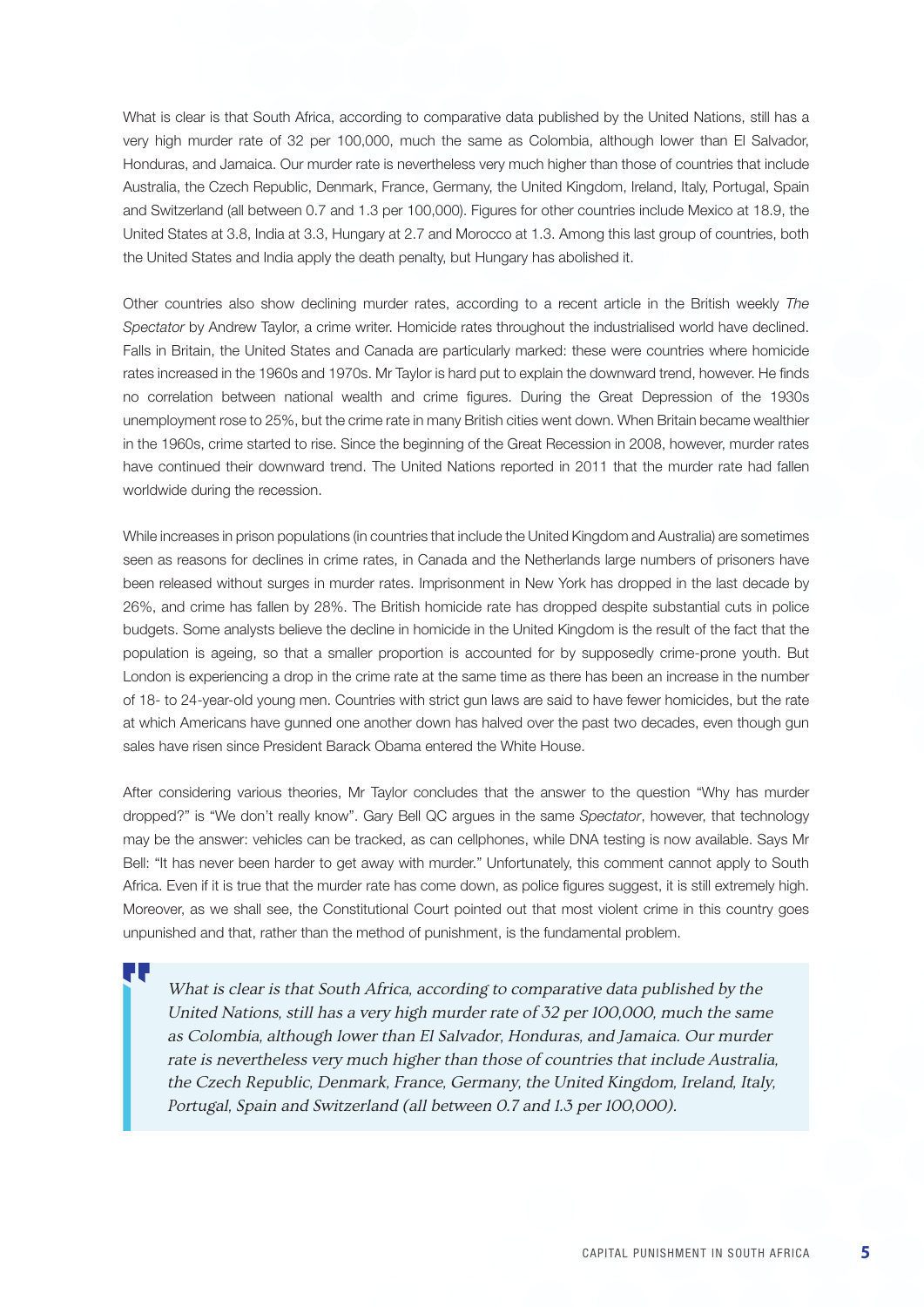Since abolition, there has been a 24% increase in the prison population. Although there has been a 56% increase in crime arrests since 2002/2003, the proportion of arrests resulting in convictions has dropped by 43%. It therefore seems likely that the main reason for the increase in the prison population is not that more people are being incarcerated, but that prisoners are staying in jail for much longer. Between 1995 and 2012 the number of prisoners serving sentences of more than 10 years rose from 1,620 to 43,632, an increase of 2,593%. The number of life sentences has risen from 433 in 1995/1996 to 12,658 in 2013/2014, an increase of 2,823%.

Most of these sentences would have been imposed under the Criminal Procedure Amendment Act of 1997, which provides that courts should impose life sentences for "planned and premeditated" murder, rape and certain other crimes, unless they find "substantial and compelling circumstances" to impose lesser sentences. Minimum sentences of shorter periods were stipulated for other crimes in the absence of such circumstances justifying shorter periods. In line with this thinking, the judge in the murder trial of Oscar Pistorius handed down a lesser sentence in July 2016 than the 15-year minimum provided for, after she found that the mitigating factors outweighed the aggravating factors in his crime.

Since abolition, there has been a 24% increase in the prison population. Although there has been a 56% increase in crime arrests since 2002/2003, the proportion of arrests resulting in convictions has dropped by 43%. It therefore seems likely that the main reason for the increase in the prison population is not that more people are being incarcerated, but that prisoners are staying in jail for much longer. Between 1995 and 2012 the number of prisoners serving sentences of more than 10 years rose from 1,620 to 43,632, an increase of 2,593%.

## PART TWO

This second part of the paper will discuss various relevant issues in more detail, drawing both on the judgement of the Constitutional Court and on other arguments.

#### **"Cruel and unusual"**

There are two issues here. One is the method of execution itself. The other is the period leading up to it.

In his inaugural lecture in 1990 as professor of public law at the University of Natal, Durban, Professor George Devenish quoted a former South African hangman as having said it sometimes took 15 minutes for the hanged prisoner to die. In support of its contention that capital punishment was "barbaric", the American Civil Liberties Union (ACLU) in 2012 described various methods by which execution was carried out, including hanging, firing squad, electrocution, gassing, and lethal injection. It gave several explicit examples of how executions were sometimes bungled, in different ways, leading to prolonged deaths.

The Constitutional Court said that the mental anguish of convicted persons awaiting execution was well documented. It pointed out that the death sentence was not unconstitutional in India, Zimbabwe, and Jamaica. However, sentences in these countries had been set aside on grounds of mental anguish. Justice Chaskalson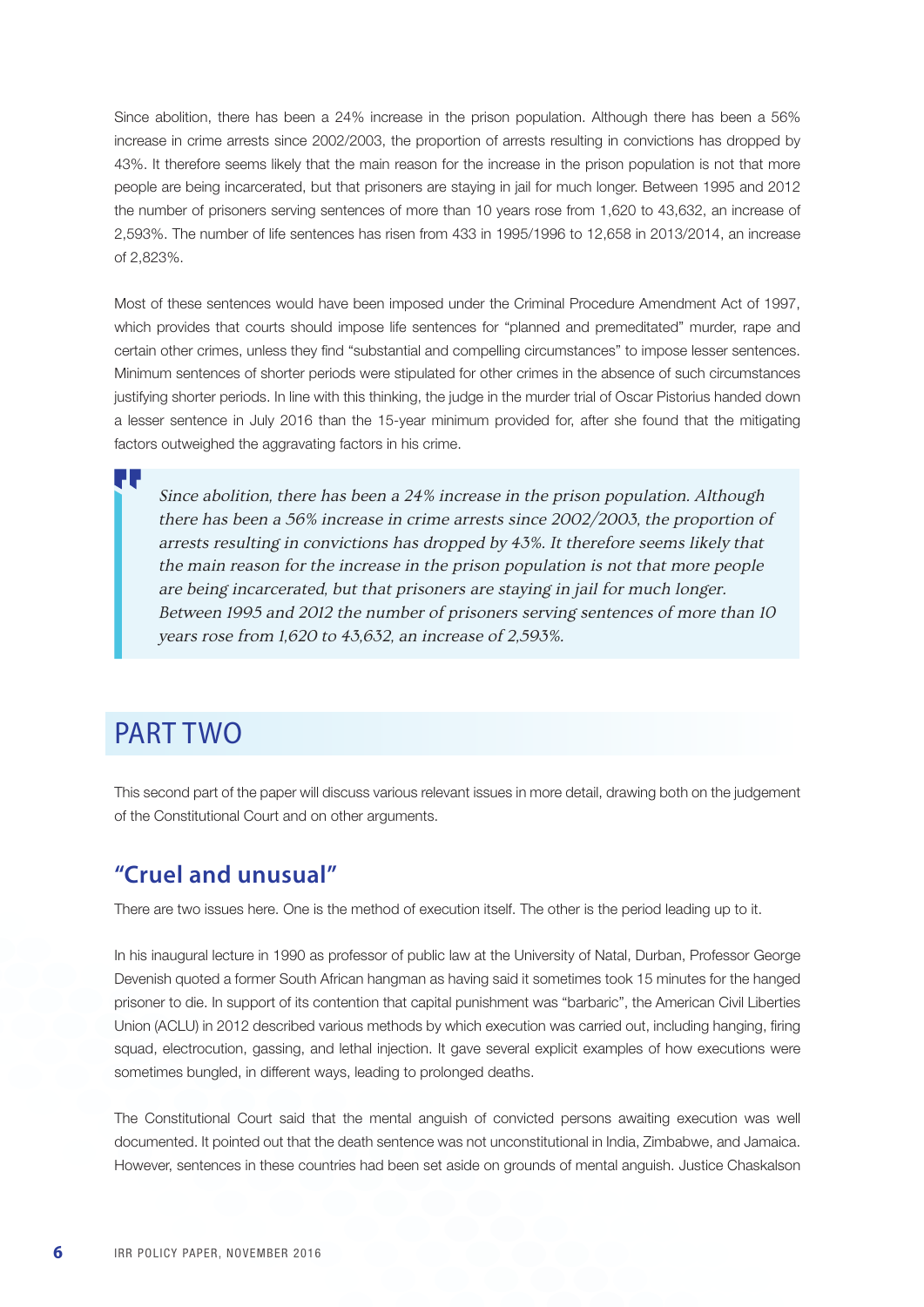quoted a statement by six of the seven judges of the California supreme court in 1992 to the effect that the cruelty lay not only in the execution itself and the pain incident thereto, but also in the dehumanising effects of the lengthy imprisonment prior to the execution. During this period judicial and administrative procedures essential to due process were carried out.

One of the concurring judges, Sydney Kentridge, pointed out that the mental agony must be present even when the time between sentence and execution was measured in months or weeks rather than years. Another concurring judge, John Didcott, quoted the chief justice of Zimbabwe, Anthony Gubbay, as well as various American judges, on the "primal terror" of the condemned man awaiting execution. These assessments had not been disputed, nor was there any reason to believe they were exaggerated or inaccurate. They sufficed to convince Justice Didcott that "every sentence of death may be stamped as intrinsically cruel, inhuman, and degrading".

None of the judges dealt explicitly with the additional anguish likely to be suffered by an innocent person awaiting execution. As we shall see below, however, innocent people are known to have been executed in countries that include Australia, China, Ireland, South West Africa/Namibia, Taiwan, the United Kingdom and the United States.

#### **Race**

The Constitutional Court did not address the question of race in any detail, although, as we shall see, poorer people, most of whom are black, may be at a disadvantage in murder and other trials. Professor Devenish quotes another South African law professor and abolitionist, John Dugard, as having said that of 2,740 persons executed between 1910 and 1975, fewer than 100 were white. He also quotes Professor van Niekerk as stating that 288 white people were convicted of raping black people between 1947 and 1966 but that not one of them had been sentenced to death. On the other hand, 844 black people had been convicted of raping white people over the same period and 122 had been executed. These stark numerical differences suggest that race played a role in whether or not rapists across the colour line were executed. CR Swart is quoted as saying that when he was minister of justice (in the 1950s) not a single reprieve had been granted to a black man sentenced to death for the rape of a white woman. Possible injustices arising from the granting of reprieves are discussed below.

In an article in the *South African Law Journal* in 1969, Professor van Niekerk reported on a questionnaire he had sent to 158 advocates, nearly all of whom had been involved in trials where the death penalty was imposed. Almost half believed it was meted out on a differential basis to different races and of those, 41% believed that such differentiation was "conscious and deliberate". Professor Kahn observed that although it was sometimes claimed that no white person had ever been hanged for the murder of a black person, there were at least six cases on record since Union, three of them since 1949.

The history of capital punishment in South Africa cannot be divorced from the apartheid system, which meant that judgement in the past was imposed on black people by white people. In 1994 some 98% of the judges on South Africa's superior courts were white, a proportion which has now dropped to 36%. Africans constitute 44%, and coloured and Indian judges 10% each. The multi-racial character of the courts may give them greater credibility, but that in itself is no guarantee that racial prejudice one way or the other will no longer be a factor in judicial decisions. However, even if race could be entirely eliminated as a factor in such decisions, this would not remove other objections to the death penalty.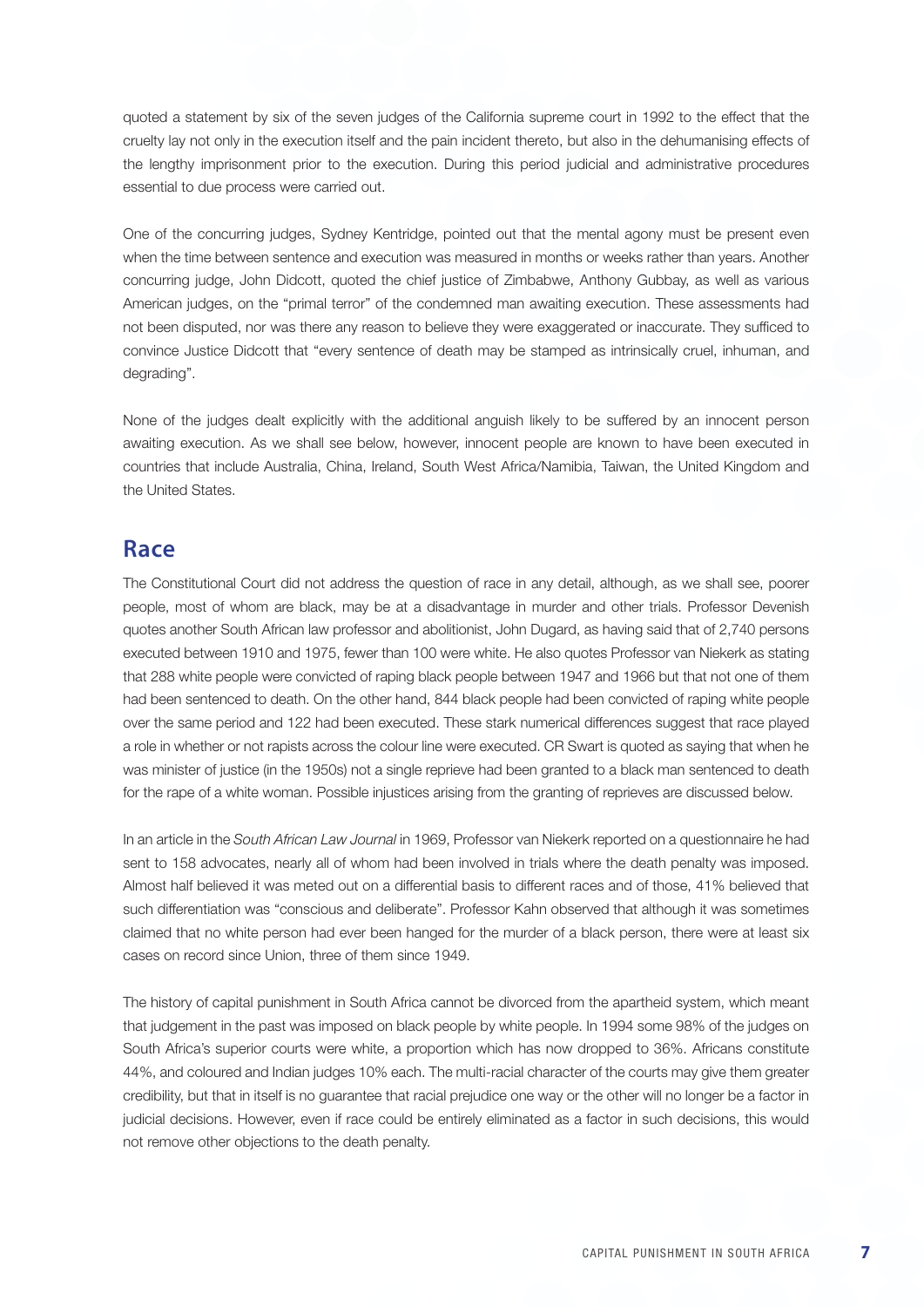#### **Retribution**

One of the most famous of all British judges, Alfred ("Tom") Denning, who died at the age of 100 in 1999, said that sentencing people to death "didn't worry [him] in the least" as it was the most appropriate penalty for murder. Testifying before a royal commission on capital punishment which sat between 1949 and 1953, he said:

*"In order to maintain respect for the law is essential that the punishment inflicted for grave crimes should adequately reflect the revulsion felt by the great majority of citizens for them. It is a mistake to consider the object of punishment as being deterrent or reformative or preventive and nothing else. The truth is that some crimes are so outrageous that society insists on adequate punishment because the wrongdoer deserves it irrespective of whether it is a deterrent or not."* 

Lord Denning's statement no doubt echoes the views of a great many people in this and other countries, especially when they think of the extreme cruelty and wanton brutality that accompanies so many crimes, including murder, rape and armed robbery, not to mention the irreplaceable loss of a loved one. They no doubt hold these views even though Lord Denning later changed his mind and wrote: "Is it right for us, as a society, to do a thing – hang a man – which none of us individually would be prepared to do or even witness? The answer is no, not in a civilised society."

Justice Chaskalson said in the Makhanyane case that punishment must to some extent be commensurate with the offence, but that we didn't put out the eyes of people who had blinded others in assaults. "We have long outgrown the literal application of the biblical injunction of 'an eye for an eye and a tooth for a tooth'." Capital punishment was not the only way of expressing families' and society's moral outrage, because a long prison sentence could also do this. Retribution could not be accorded the same weight under our Constitution as the rights to life and dignity, which were the most important of all the rights. And in the long run, he added, "more lives may be saved through the inculcation of a rights culture than through the execution of murderers". Ismail Mohamed, another concurring judge (and a later chief justice) observed that one did not rape rapists or burn the houses of arsonists.

#### *Ubuntu*

Several of the judges referred to *ubuntu*, which Yvonne Mokgoro defined as "humaneness, personhood, and morality". The state in many ways set the standard for society's moral values. If it punished killing by killing, "it sanctions vengeance by law". Another of the concurring judges (also a later chief justice), Pius Langa, explained that the Constitution did not allow us to "kill criminals simply to get even with them" any more than it allowed us to "kill in cold blood in order to deter others from killing". Justice Langa further noted that the emphasis he placed on the right to life was influenced by the history of the past decades, during which the value of life and dignity had been demeaned. Heinous crimes were the antithesis of *ubuntu*, but so was treatment that was "cruel, inhuman, or degrading". Also citing *ubuntu*, Justice Chaskalson clarified that the state had to demonstrate respect for life and dignity in everything it did, including the way in which it punished criminals. "This is not achieved by objectifying murderers and putting them to death to serve as an example to others in the expectation that they might possibly be deterred thereby."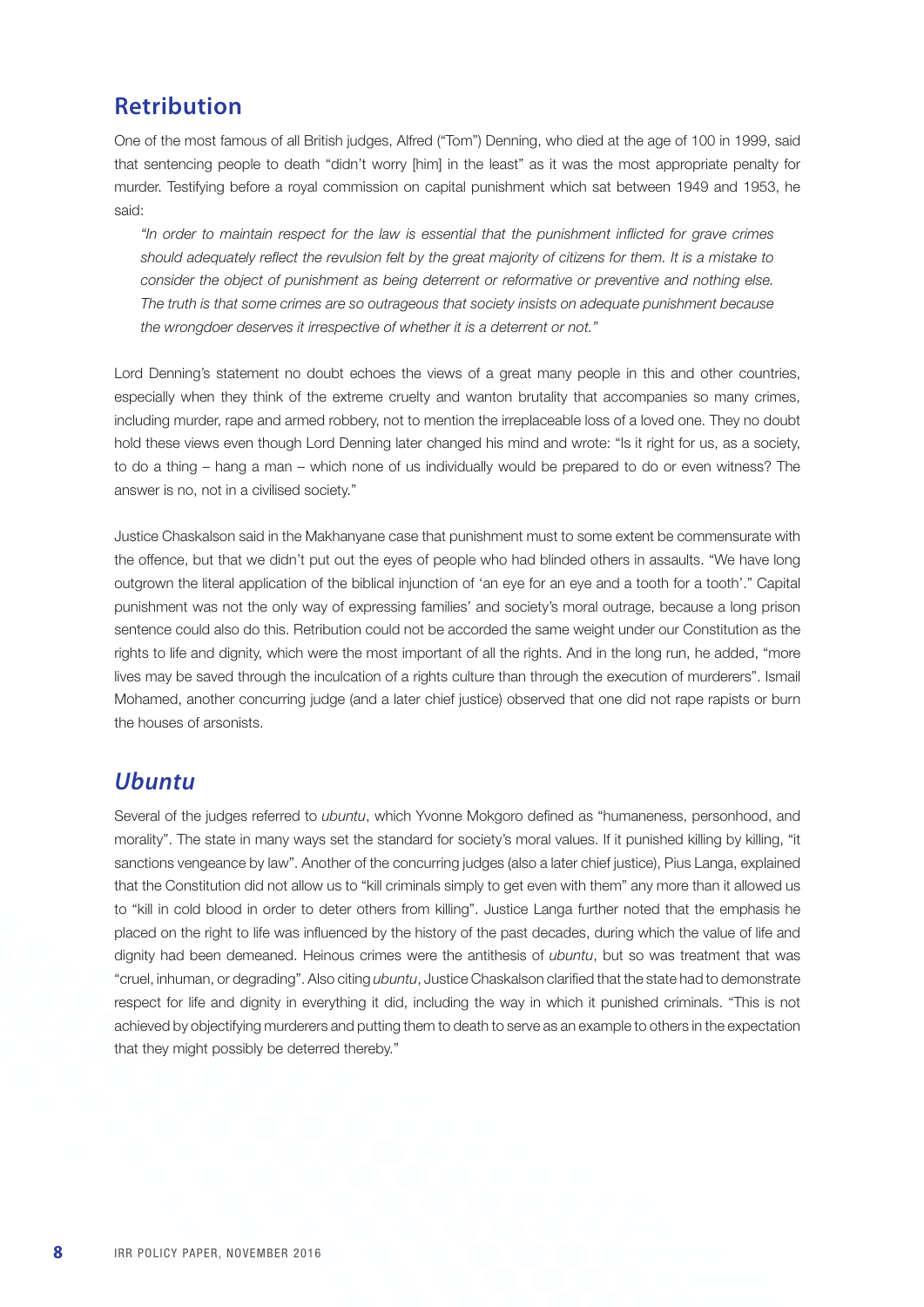#### **Rehabilitation**

In his concurring judgement, Justice Mohamed said that the death sentence ruled out "the slightest possibility" that the offender might be reformed or rehabilitated. Another concurring judge, Tholie Madala, noted that in many cases, despite the heinousness and brutality of their offence, offenders were capable of rehabilitation during long periods of imprisonment with treatment and training so that they ceased to be a danger to society. Punishment, he added, must be a means to the end of rehabilitation, and not an end in itself. Justice Madala quoted Potter Stewart, an American judge, as having said in 1972 that the death penalty was "unique in its rejection of rehabilitation of a convict as a basic purpose of criminal justice".

The question of rehabilitation was not discussed by the Constitutional Court in any depth, nor did it address the question of how often rehabilitation was successful. Moreover, many people would agree with Lord Denning that retribution in itself is a legitimate aim of punishment. They would probably also disagree with Justice Madala's position that rehabilitation should be the primary objective. They might indeed argue that the death sentence is justified as a form of retribution even in the absence of proof of its deterrent effect. This would not, however, overcome the objections of arbitrariness and error, both of which are dealt with in more detail below.

#### **Deterrence**

In the Makwanyane case, the Constitutional Court ruled that the death penalty was not a uniquely effective deterrent and could not therefore be justified. Most studies conducted in various countries have come to the same conclusion. The court also observed that the greatest deterrent to crime was the likelihood of apprehension, conviction and punishment, but that these were lacking. Although the court gave no figures, police figures show that only about 14% of the 20 most serious reported crimes result in convictions. As explained below, the proportion of reported murders that had previously resulted in executions is very much lower.

According to Justice Chaskalson, Mr von Lieres had argued that the death penalty had a greater deterrent effect than life imprisonment. He had, however, accepted that there was no proof of this. Mr von Lieres had also argued that the matter could not be proved because only those who were not deterred entered the statistics. The number who were deterred could not be known. Justice Chaskalson accepted this contention, but then went on to say that the doubt which existed about deterrence must weigh heavily against it. Quoting the chief justice of California in a 1972 case, he said: "A punishment as extreme and as irrevocable as death cannot be predicated upon speculation as to what the deterrent effect might be".

Justice Chaskalson also dismissed the argument that the death sentence ensured that the criminal would never again commit murder. Life imprisonment would serve the same purpose. As for Mr von Lieres's contention that there had been a substantial increase in violent crime in the five years during which the death sentence was not enforced [1989-1995], Justice Chaskalson said it remained a lawful punishment. Moreover, it had been imposed by the courts on 243 persons even though their sentences had not been implemented. A decision to terminate the moratorium could have been made at any time. In any event, he stated, bare statistics about rising crime on their own "proved nothing, other than that we are living in a violent society in which most crime goes unpunished – something we all know".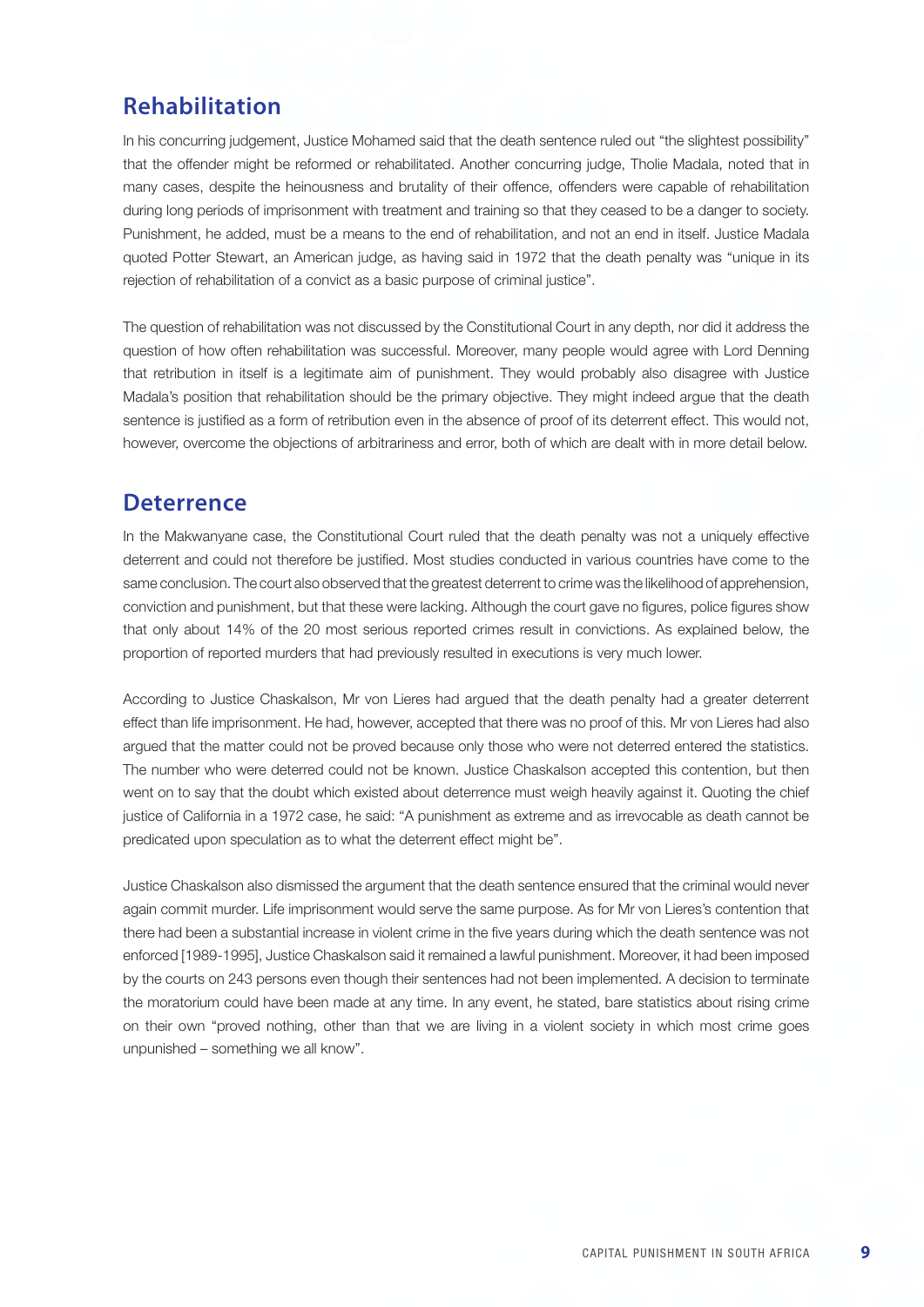In his concurring judgement, Acting Justice Kentridge observed that the "most impressive" of Mr von Lieres's arguments was that the awfulness of the death penalty must in its nature deter some would-be murderers. In the face of the appalling murder rates in this country, he had said, we could not afford to relinguish any possible weapon in the fight against violent crime. This, said Justice Kentridge, was a powerful argument. However, "it relies essentially on the mere possibility that the death sentence may deter some murderers. That is not a sufficient justification for the continued existence of such an extreme punishment".

Johann Kriegler, another of the judges, referred to the case of Furman v Georgia in 1972 in which the American federal supreme court outlawed the death penalty. One of the American judges, Thurgood Marshall, had reviewed almost every piece of Anglo-American evidence for and against capital punishment. In the course of what Justice Marshall had himself described as a "long and tedious journey", he had made the crucial finding that 200 years of research had established "that capital punishment serves no purpose that life imprisonment could not serve equally well." Since then a great deal more had been written in support of both the abolitionist and the retention schools, wrote Justice Kriegler, but: "No empirical study, no statistical exercise and no theoretical analysis has been able to demonstrate that capital punishment has any deterrent force greater than that of a really heavy sentence of imprisonment. That is the ineluctable conclusion to be drawn from the mass of data so thoroughly canvassed in the written and oral arguments presented to us". It therefore "simply cannot be reasonable to sanction judicial killing".

Justice Didcott also weighed in on deterrence. Statistics that provided a comparison between countries performing executions and those that do not, and records of countries which previously executed criminals but had stopped doing so, "have always turned out to be inconclusive". Protagonists of capital punishment bore the burden of showing that it had a uniquely deterrent effect. "Nothing less is expected from them in any event when human lives are at stake, lives which may not continue to be destroyed on the mere possibility that some good [might] come of it. In that they have failed."

Referring to the United States, Justice Mahomed held that there was no proof that crime was higher in states which had no death penalty than in those which did. Nor was there convincing proof that crime had risen in states after they had abolished the death penalty. He further observed that there was no empirical evidence or research in South Africa or abroad that a criminal would decide to commit an offence at the risk of receiving a long term of imprisonment but not if he risked the death sentence.

Professor Kahn wrote in 1970 that law enforcement agencies frequently used the argument that execution had a greater deterrent effect than any other form of acceptable punishment. However, he said, "investigation after investigation in country after country has failed to show that an overall deterrent result has followed".

According to Professor van Niekerk, the report of the Royal Commission on Capital Punishment published by the British government in 1953 was "the most profound official study of every facet of the problem of the death penalty ever made anywhere in the world." It had reached the conclusion that there was no indication that capital punishment served any substantial purpose as a deterrent to capital crime. This report had led to the provisional abolition of the death penalty in Great Britain in 1965 and its final abolition in 1969.

Professor Devenish referred to a study published by David Dolinko in an American journal of law and criminology in 1986 in which Professor Dolinko had concluded, after analysing a large body of empirical studies, that there was no scientific evidence that the application of the death penalty reduced the incidence of murder. Two years later the United Nations had concluded after a survey of research findings that there was no scientific proof that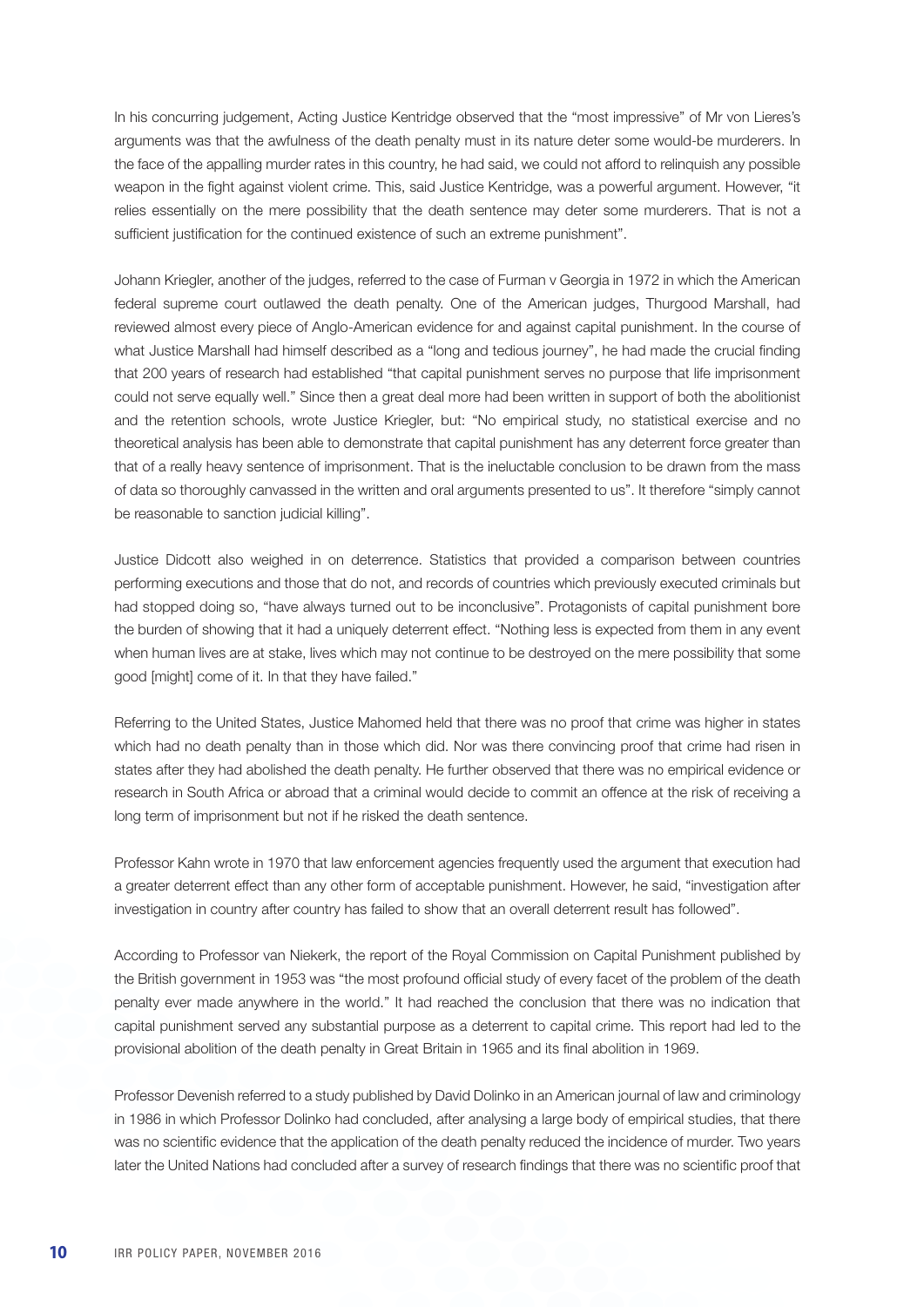executions had a greater deterrent effect than life imprisonment. The main exception to these studies was one by Isaac Erlich published in 1975 in the *American Economic Review*, in which Professor Erlich argued that "each execution saves between seven and eight victims who would have been murdered by others if there were no execution", although Professor Devenish noted that his work had been heavily criticised.

According to a report by the American Federal Bureau of Investigation (FBI) for 2014, southern states accounted for 80% of American convictions but they had the highest murder rate (5.5 per 100,000 of population). States in the northeast accounted for 1% of all executions and had the lowest murder rate (3.3). The findings were consistent with those of earlier years.

Perhaps the last word on the subject of deterrence should go to Albert Pierrepoint, a well-known British hangman. He executed more than 400 people, including ordinary and war criminals, saboteurs and spies, as well as the son of one of Winston Churchill's wartime cabinet ministers, sentenced to death for high treason:

*"If deaths were a deterrent, I might be expected to know. It is I who have faced them at the last, young*  lads and girls, working men, grandmothers. I have been amazed to see the courage with which they take that walk into the unknown. It did not deter them then, and it had not deterred them when they *committed what they were convicted for. All the men and women whom I faced at that final moment convinced me that in what I have done I have not prevented a single murder."* 

#### **A risk worth taking**

In arguing that the death sentence was not a deterrent, Justice Mahomed said it was common cause in argument that 60% to 70% of offenders who committed serious crimes were not apprehended at all and that a substantial proportion of those who were apprehended were never convicted. "The risk is therefore worth taking." This was "not because the death penalty would, in the perception of the offender, not be imposed, but because no punishment is likely to result at all."

The risks of being hanged appear to have diminished over time. Analysing figures from 1967 to 1968, Professor Kahn reported in his 1970 article that a murder in South Africa resulted in a hanging in only two or three cases out of 100. So even though South Africa accounted for a large proportion of the world's executions, a murderer stood a "remote and chancy prospect of paying for his crime with his life". About a quarter of a century later, in the period between 1990 and 1995, as we shall see below, only 0.36% of murder trials resulted in confirmed death sentences. Since no more than half of reported murders get to trial anyway, the proportion of murders resulting in death sentences is around 0.18%.

#### **Equality**

Section 8 of the 1993 (interim) Constitution stated that "every person shall have the right to equality before the law and to equal protection of the law". Punishment, explained Justice Chaskalson, had to meet this requirement as well as the various others enumerated above. Despite what the Constitutional Court said, supporters of capital punishment might argue that murderers forfeit the rights to life and dignity. They might also argue that an "eye for an eye" is justified in cases of premeditated murder or, in American terminology, murder in the first degree. But, as we shall see below, the requirements of the equality clause (which are repeated in Section 9 of the 1996 (final) Constitution) are extremely difficult, if not impossible, to meet.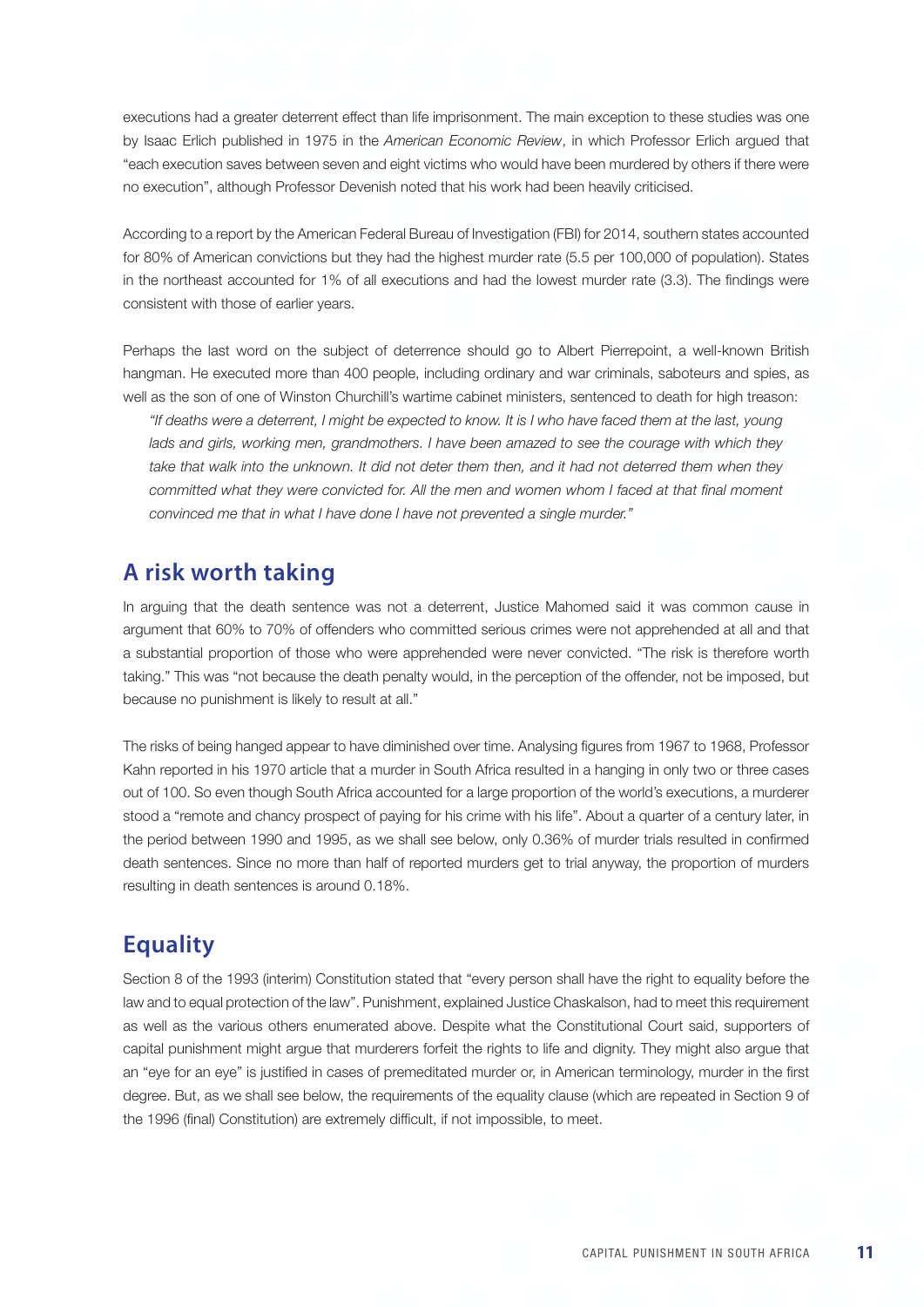#### **Extenuating circumstances**

As long as the only sentence for capital crimes, including murder, was death, judges and juries faced the problem that they had no authority to inflict punishment short of execution. They would sometimes solve the problem by acquitting a person they knew to be guilty. To mitigate the harshness of this rule, the American state of Pennsylvania divided murder into "degrees" in 1794. First-degree murder – "wilful, deliberate, and premeditated"- would carry the death penalty, but second-degree murder would not. Some juries nevertheless refused to convict first-degree murderers because they did not want to impose a mandatory death sentence. Courts in the United States were then given discretion, and by 1963 all death-penalty states employed discretionary sentencing. Even so, as we shall see below, problems still surround the exercise of discretion by American courts.

In South Africa, the death sentence was mandatory until 1935, when courts were given the power to find "extenuating circumstances". These were not defined in the legislation, but were described by a judge in a 1938 case as including all those facts associated with the crime which served to diminish the moral, though not the legal, guilt of the accused person. Such factors, according to a standard legal textbook, could include anything from provocation through intoxication to the influence of witchcraft. According to Professor Kahn, the number of reprieves granted to persons sentenced to death for murder dropped after it became possible for courts to avoid the death sentence where they could find extenuating circumstances. Where they could not, they were obliged to impose the death sentence. Instances arose where some judges suspected others of using (or abusing) discretion to avoid handing down death sentences. The problems surrounding the necessary exercise of discretion contribute to the wider problem of "arbitrariness" in the administration of the criminal justice system.

#### **"Elements of arbitrariness"**

One of the arguments used by Justice Chaskalson in ruling the death penalty unconstitutional was the "elements of arbitrariness" in its imposition and execution. These violate the principle of equality before the law, but are unavoidable because they are built into the system. The same objections apply to the administration of justice in general, but in the case of capital punishment any resulting miscarriages of justice are irreversible. One of the most striking things about the main judgement and the concurring judgements of the Constitutional Court in the Makhanyane case was the frank admissions of arbitrariness, and therefore unfairness, made by many of the judges. In the words of Justice Chaskalson,

*"At every stage of the process there is an element of chance. The outcome is dependent on factors such as the way the cases are investigated by the police, the way the cases are presented by the prosecutor, how effectively the accused is defended, the personality and particular attitude to capital punishment of the trial judge and, if the matter goes on appeal, the particular judges who are selected to hear the case."* 

In South Africa, as we shall see in more detail below, torture by the police to obtain confessions from accused persons or incriminating statements from witnesses is an ever-present risk. Most accused in capital cases are poor and therefore dependent for their defence on usually inexperienced *pro deo* counsel, acting without the benefit of instructing attorneys. Even if some accused might be able to pay for their own defence, they are unlikely to be able to afford the best counsel and may have to satisfy themselves with a junior. By contrast, a richer person would be able to engage both senior and junior counsel, as well as the best firms of attorneys. They would further be able to pay for expert witnesses and for private investigations and research. The intolerable result is that a poor person might be convicted of a crime of which a richer person with a better defence might be acquitted.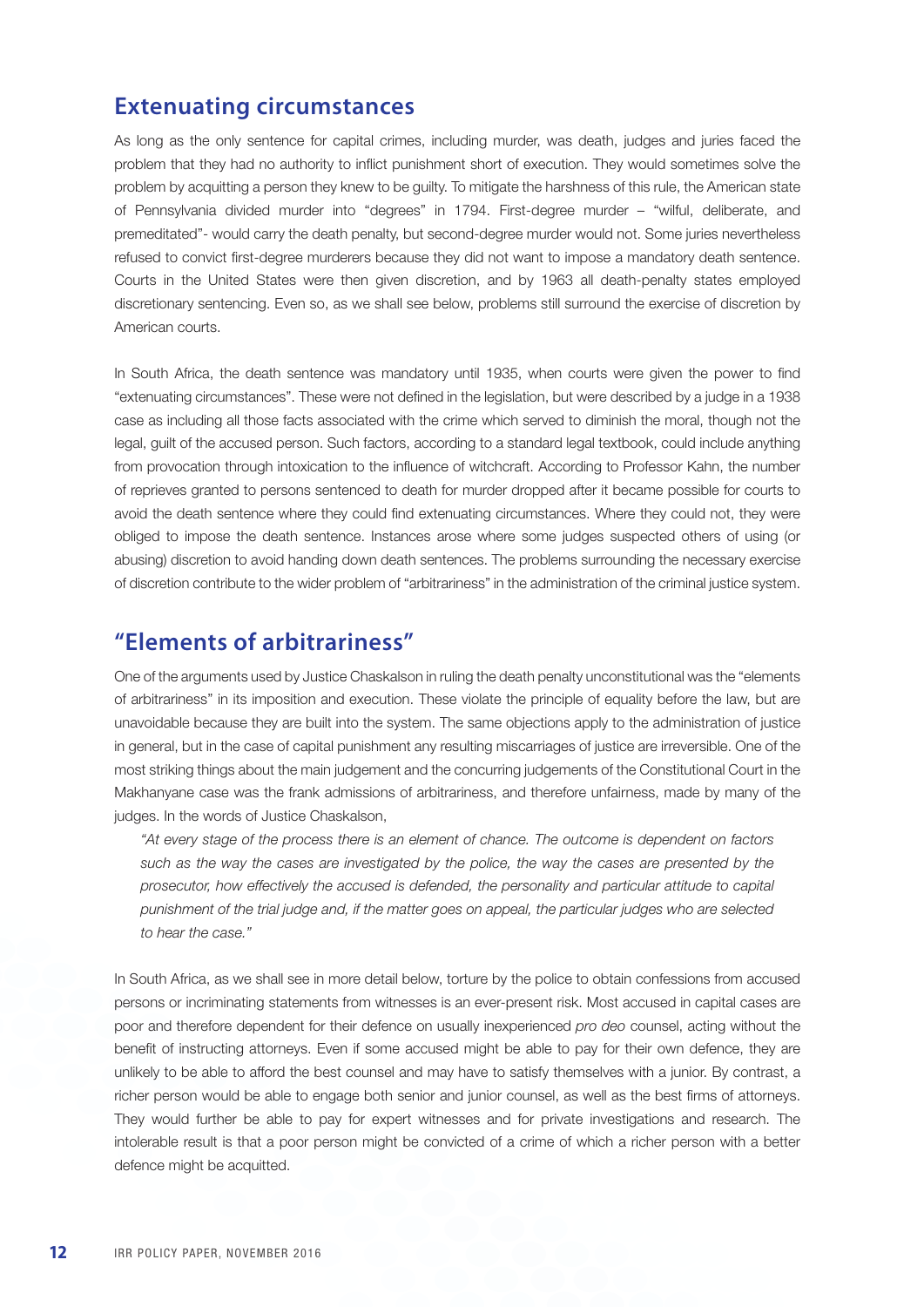Another disadvantage faced by poor persons is that *pro deo* counsel assigned to them might have to communicate with them through an interpreter, with the risk of misunderstandings that might not otherwise apply. Language barriers might also affect communication with the judge. This problem was identified by Agnes Winifred Hoernlé, who served as president of the IRR between 1948 and 1950 and was a member of the Lansdown Commission set up to enquire into the death penalty in the early post-war years. Dr Hoernlé noted that there was much more room for mistakes when there was "a barrier of language between judge and accused and when the workings of the human mind are hidden by great differences in social background and modes of thought".

The court said that of the thousands of persons tried for murder each year only a very small percentage were sentenced to death. Of those a large number escaped that penalty on appeal. Citing figures provided by the police, Justice Chaskalson explained that since the amendment to section 277 of the Criminal Procedure Act in 1990 giving judges greater discretion, more than 40,000 murder cases had been brought to trial, in which 243 people had been sentenced to death, but of whom only 143 had had their sentences confirmed by the Appellate Division (AD) of the Supreme Court (now the Supreme Court of Appeal).

These figures mean that only 0.36% of murder trials resulted in death sentences which the AD confirmed. Since only about half the murders reported to the police get to trial, that minuscule percentage would be halved if calculated as a proportion of murders committed. Justice Chaskalson quoted six of the seven judges in a Massachusetts case in 1980 as having said, "All murderers are extreme offenders. Fine distinctions, designed to select a very few from the many, are inescapably capricious when applied to murders and murderers."

The very fact that so few persons sentenced to death are actually executed is no doubt evidence of a humane desire on the part of judges to spare all but a few convicted murderers the death sentence. It nevertheless exacerbates the unfairness suffered by those who are finally hanged. Moreover, according to Justice Chaskalson, "It cannot be gainsaid that poverty, race and chance play roles in the outcome of capital cases and in the final decision as to who should live and who should die."

In his concurring judgement, Laurie Ackermann quoted an American judge, Harry Blackmun, who had observed in a 1944 case that

*"Experience has taught us that the constitutional goal of the elimination of arbitrariness and discrimination from the administration of death can never be achieved without compromising an equally essential component of fundamental fairness – individualised sentencing... If the death penalty cannot be administered consistently and rationally, it must not be administered at all."* 

Justice Ackermann himself wrote, "It is virtually impossible except in the case of rigidly circumscribed mandatory sentences – which present other dangers – to avoid elements of arbitrariness." The process of weighing up mitigating and aggravating factors left such a wide latitude for differences of individual assessment, evaluation, and normative judgement that they were "inescapably arbitrary to a marked degree". For one person to receive the death sentence where a similarly placed person did not, was cruel to the person receiving it. The imposition of the death penalty was therefore "inevitably arbitrary and unequal".

Although judges are enjoined to be objective and dispassionate, their own beliefs are bound to have some impact on whether they impose the death sentence or not. Some may be more successful in excluding their own beliefs than others. Some may be more susceptible than others to arguments in mitigation of sentence that the convicted person is genuinely remorseful and capable of rehabilitation. Some may be taken in by successful acting by accused persons supposedly demonstrating remorse, while others may see through it. Some judges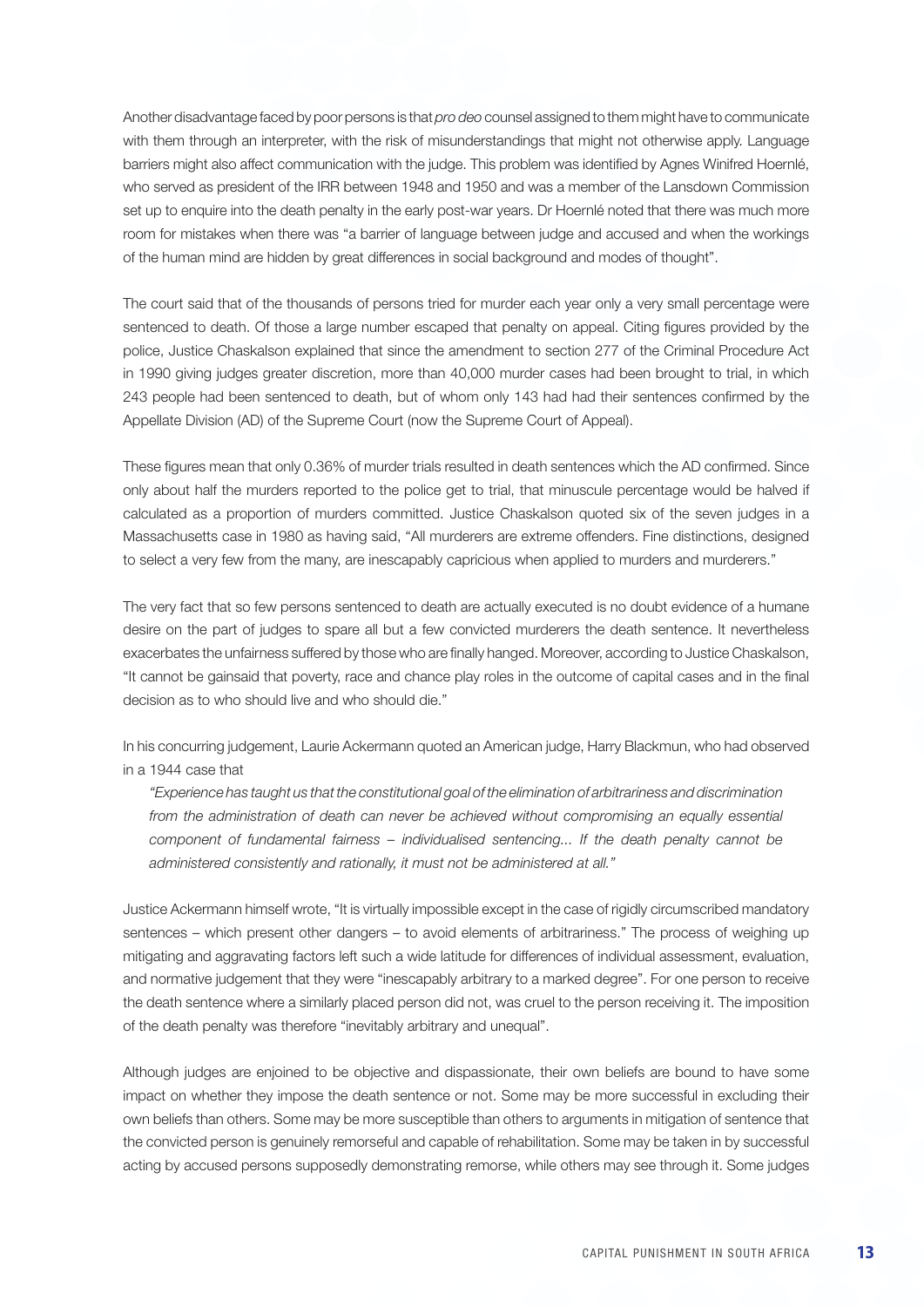may be more susceptible than others to arguments about insanity. Some will be more inclined than others to believe expert evidence by psychiatrists and psychologists. Judges of a liberal bent might be more inclined to take cognisance of factors such as poverty and family breakdown, and to be persuaded by arguments that a particular criminal is a victim of circumstance and therefore that his or her moral guilt is diminished. Those of a more conservative inclination are less likely to believe that poverty or other factors can be regarded as excuses.

Provision for judges to find extenuating circumstances warranting a sentence lesser than death poses problems of its own. This is because of the discretion it necessarily allows, with the result that some judges may allow their personal viewpoints to influence whether they find such circumstances. Although he was among the judges personally opposed to the death sentence, Ramon Leon was attacked for nevertheless imposing it on an unrepentant member of Umkhonto we Sizwe for the murder of two women and three children in 1985 when he was unable to find extenuating circumstances. Judge Leon himself commented, "I know from my own experience that some judges find extenuating circumstances more easily than others. I know judges that impose the death penalty not infrequently, and I know one judge who has been on the Bench for some years who has never passed the death sentence. Should a man's life depend on the chance of the judge before him?"

Another South African judge, David Curlewis, who himself supported the death penalty, stated that judges who did not impose it when they should do so were not doing their duty. Men's lives depended on who sat in judgement. Yet another judge, one Justice Snyman, believed execution should be retained as an important deterrent, but he personally dreaded pronouncing sentence of death and was always relieved to find extenuating circumstances.

"Execution," wrote Professor Kahn, "becomes almost a lottery."

"Elements of arbitrariness" do not stop with the courts. Governments have the power to issue pardons, exercise clemency, and commute death sentences to imprisonment. Professor van Niekerk pointed out that these decisions might be made by senior officials who then passed on recommendations to the relevant minister. Professor Kahn observed that reasons for reprieves were seldom given. It was therefore impossible to determine whether or not there is consistency in the exercise of executive clemency.

It is also difficult to exclude political considerations. A person might be reprieved or have his death sentence commuted because he has the right political connections, but this may also count against him, as it did when the British government in 1945 declined to stop the execution of the son of a prominent former cabinet minister on the grounds that this would invite accusations of political favouritism.

Discrepancies over time in the commuting of sentences in South Africa suggest that the personal views of ministers and officials, or prevailing opinion in judicial, legal or political circles about capital punishment might have influenced such decisions. At one stage, according to Professor van Niekerk, 61% of death sentences for murder were commuted, a proportion which then dropped to 21%. Professor Kahn further pointed out that the commutation rate for women was 93%. This high proportion suggests that the governor general, or whoever was advising him, was more inclined to take pity on women than on men facing the death penalty.

The unavoidable conclusion is that the whole process from first appearance in court to actual execution is arbitrary, which means that it violates the constitutional principle of equality before the law and the rights of all persons to equal protection of the law. Even if the Constitution contained no such provisions, the arbitrariness surrounding the death penalty violates the basic human instinct and sense of natural justice that people should be treated fairly, which includes the view that like crimes should attract like punishments.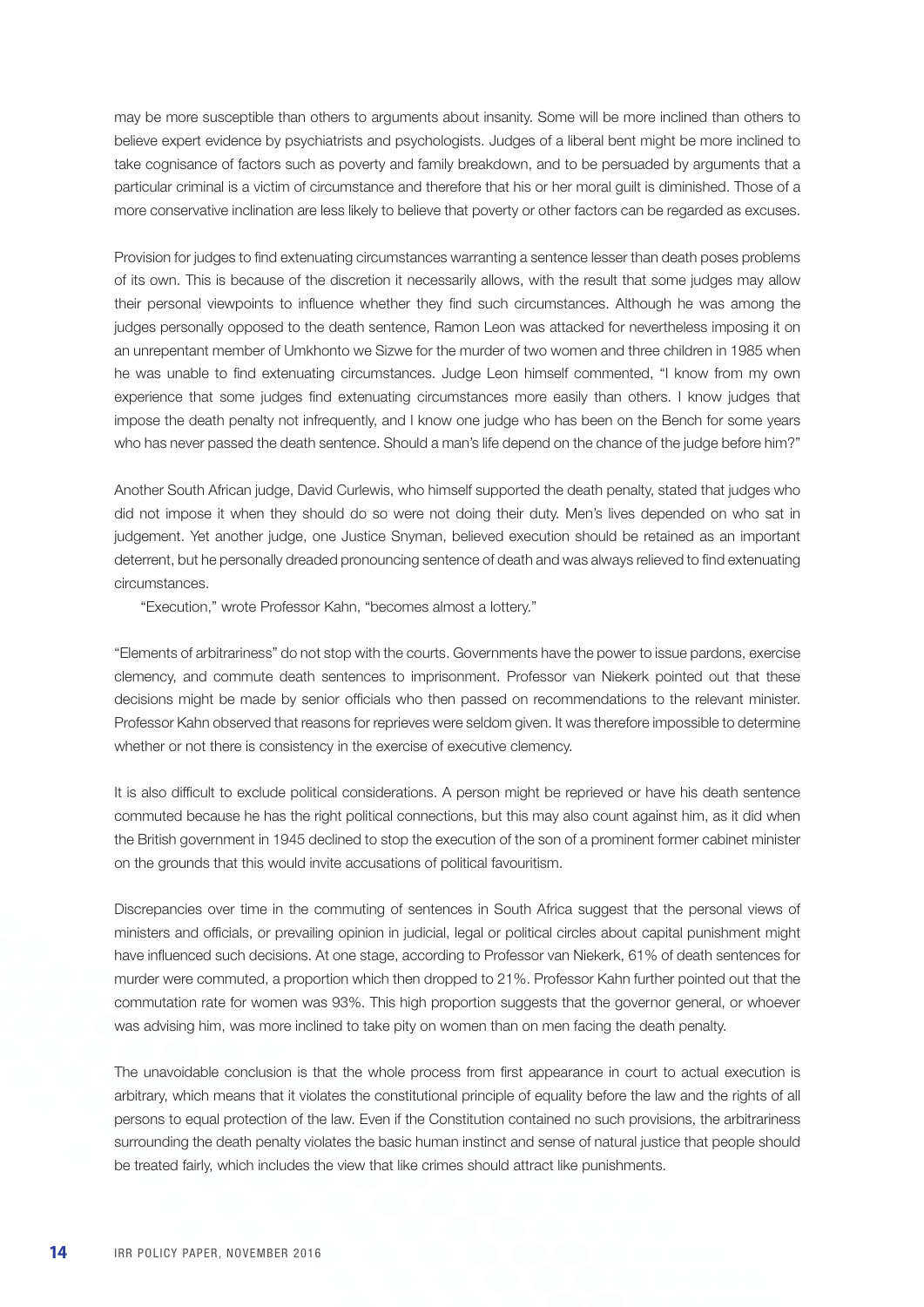According to Justice Didcott, American courts had constantly wrestled with the arbitrariness problem but "by no means to their satisfaction". He continued, "For such arbitrariness is largely inherent in the nature of the proceedings from start to finish. Similar trouble may be inescapable, to be sure, in cases that are not capital ones. But in those producing sentences of death the arbitrariness is intolerable because of the irreversibility of the punishment. Mistakes discovered afterwards could not be rectified. Notwithstanding "the myth to the contrary", mistakes "do occur now and then".

Perhaps the most comprehensive account of the conflict between the death penalty and the right to equality was that written in the Makhanyane case by Justice Mahomed.

*"I have no doubt whatever that judges seek conscientiously and sedulously to avoid any impermissible unequal treatment between different accused whom they are required to sentence, but there is an inherent risk of arbitrariness in the process, which makes it impossible to determine and predict which accused person guilty of a capital offence will escape the death penalty and which will not.*

*"The fault is not of the sentencing court, but in the process itself. The ultimate result depends not on the predictable application of objective criteria but on a vast network of variable factors which include the poverty or affluence of the accused and his ability to afford experienced and skilful counsel and expert testimony; his resources in pursuing potential avenues of investigation, tracing and procuring witnesses, and establishing facts relevant to his defence and credibility; the temperament and sometimes unarticulated but perfectly bona fide values of the sentencing officer and their impact on the weight to be attached to mitigating and aggravating factors; the adequacy of resources which compels the pro deo system to depend substantially on the services of mostly very conscientious but inexperienced and relatively junior counsel; the levels of literacy and communication skills of the different accused in effectively transmitting to counsel the nuances of fact and inference often vital to the probabilities; the level of training and linguistic*  facilities of busy interpreters; the environmental milieu of the accused and the difference between that and *the comparative environment of those who defend, prosecute, and judge him; class, race, gender, and age differences which influence bona fide perceptions relevant to the determination of the ultimate sentence;*  the energy, skill, and intensity of police investigations in the particular case; and the forensic skills and experience of counsel for the prosecution. There are many other such factors which influence the result *and which determine who gets executed and who survives. The result is not susceptible to objective prediction. Some measure of arbitrariness is inherent in the process.*

*"This truth has caused [Harry]Blackmun, one of the most experienced judges of the United States supreme court, finally to conclude that it 'is virtually self- evident to me now that no combination of procedural rules and substantial regulations ever can save the death penalty from its inherent constitutional deficiencies. The basic question – does the system accurately and consistently determine which defendants "deserve" to die – cannot be answered in the affirmative'."*

Justice Chaskalson pointed out that some of the "imperfections inherent in criminal trials" could be mitigated by allowing convicted persons to appeal to a higher court. However, he noted, "appeals are decided on the record of the case and on findings made by the trial court. If the evidence on record and the findings made have been influenced by these factors, there may be nothing that can be done about that on appeal". And, of course, wealthier convicted persons will have more resources to pursue appeals all the way to the Constitutional Court.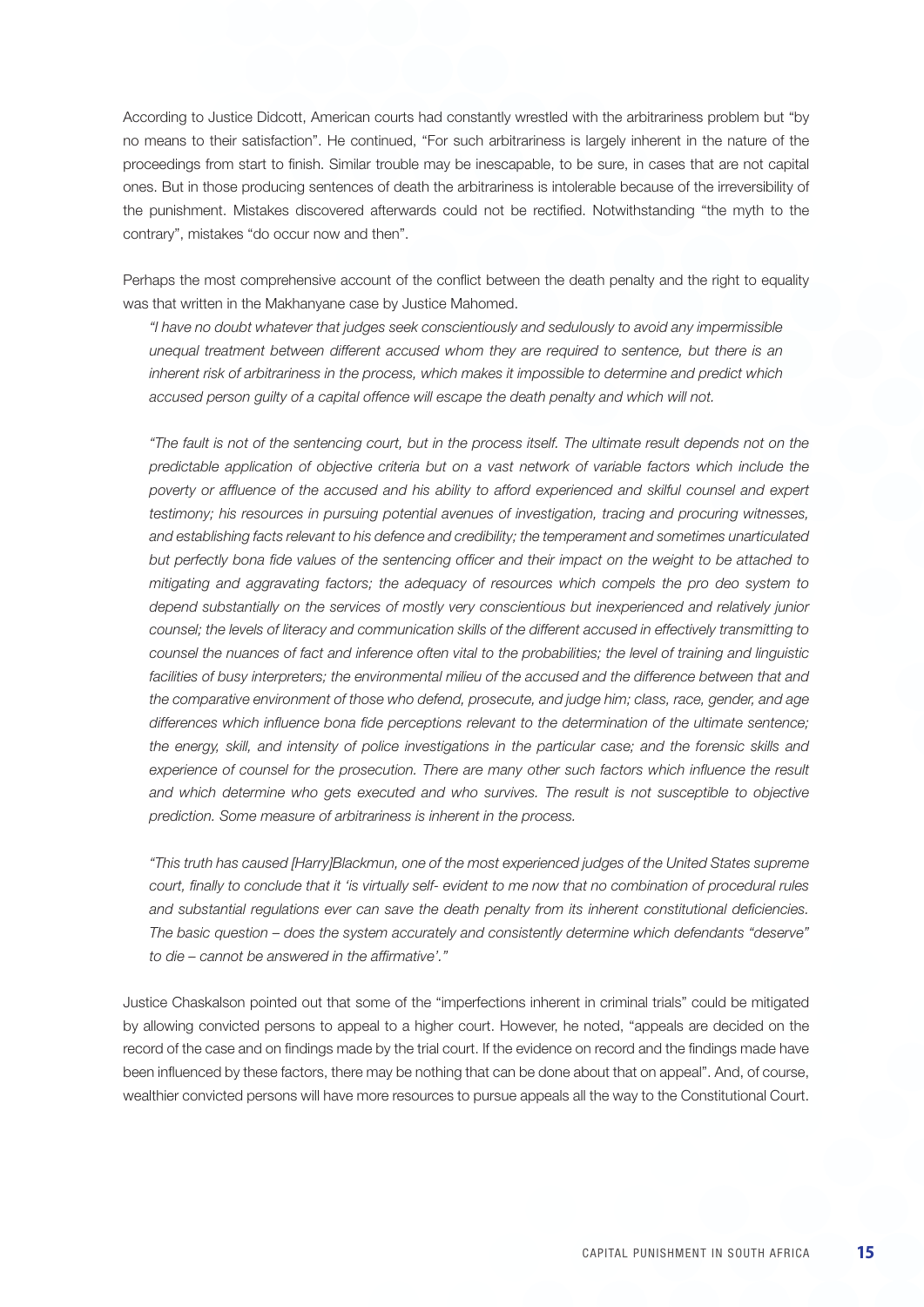#### **Political factors**

In terms of section 84(2)(j) of the Constitution, the president is responsible for "pardoning or reprieving offenders and remitting any fines, penalties, or forfeitures". Unlike courts of law, the president is not required to explain his reasons. This heightens the risk that political, factional, ideological or personal considerations will influence decisions. Such factors are widely believed to play a role in the granting of parole to, or the withholding of parole from, prisoners by the relevant minister. This serves to discredit the parole system. If the death penalty were to be reintroduced, similar abuses cannot be ruled out in decisions by the president and those advising him on whether or not to implement particular death sentences. This added risk of abuse that results in differential treatment and therefore injustice is yet another argument against the death penalty.

#### **The American position**

As already explained, judges in the Makwanyane case frequently cited the decisions of American courts on capital punishment. The problem of arbitrariness and inconsistency was the main reason why the Supreme Court of the United States (the federal supreme court) declared the imposition of the death penalty to be cruel and unusual, and therefore unconstitutional, in the case of Furman v Georgia in 1972. Following the decision, 37 American states sought to overcome the arbitrariness objection by enacting laws to guide the discretion of courts in imposing capital sentences.

In Gregg v Georgia in 1976, the same court assessed whether the guidelines introduced by various states had met its requirements. These were that discretion in imposing the death sentence should be exercised according to objective criteria, but that the sentencer (whether judge or jury) should also take into account the position of the individual accused. Where states had failed to fulfil the court's requirements, capital punishment remained unlawful. Where they had succeeded in satisfying the requirements, the death penalty could once again be lawfully imposed. Executions were resumed in 1977. Since then 1,436 people have been executed (although last year Pennsylvania became the 18th American state to have abolished the death penalty for all crimes).

Like that of South Africa, the American constitution outlaws "cruel and unusual punishments". But, unlike South Africa, it also expressly permits capital punishment. Whereas the United States court found that clear guidelines could overcome the problem of arbitrariness, the South African court declared the problem to be insoluble.

The United States court also found that retribution could be consistent with human dignity on the grounds that society believed that "certain crimes are themselves so grievous an affront to humanity that the only adequate response may be the penalty of death". Although the court found that there was "no convincing empirical evidence" either way on deterrence, it could not discount the possibility that for certain "carefully contemplated murders" a possible death sentence "may well enter into the cold calculus that precedes the decision to act".

#### **Torture, forensics, and plea bargains**

The judgement in the Makwanyane case made no explicit reference to torture, but it appears to be widespread. Confessions extracted under torture, as well as evidence obtained through torture, are normally legally inadmissible but there is no guarantee that they cannot slip through, resulting in miscarriages of justice and wrongful convictions leading to wrongful executions.

In 2014/2015 some 3,856 complaints of assault or torture were lodged with the Independent Police Investigating Directorate (IPID) against the police. In that same year, there were 19 criminal convictions of police officers for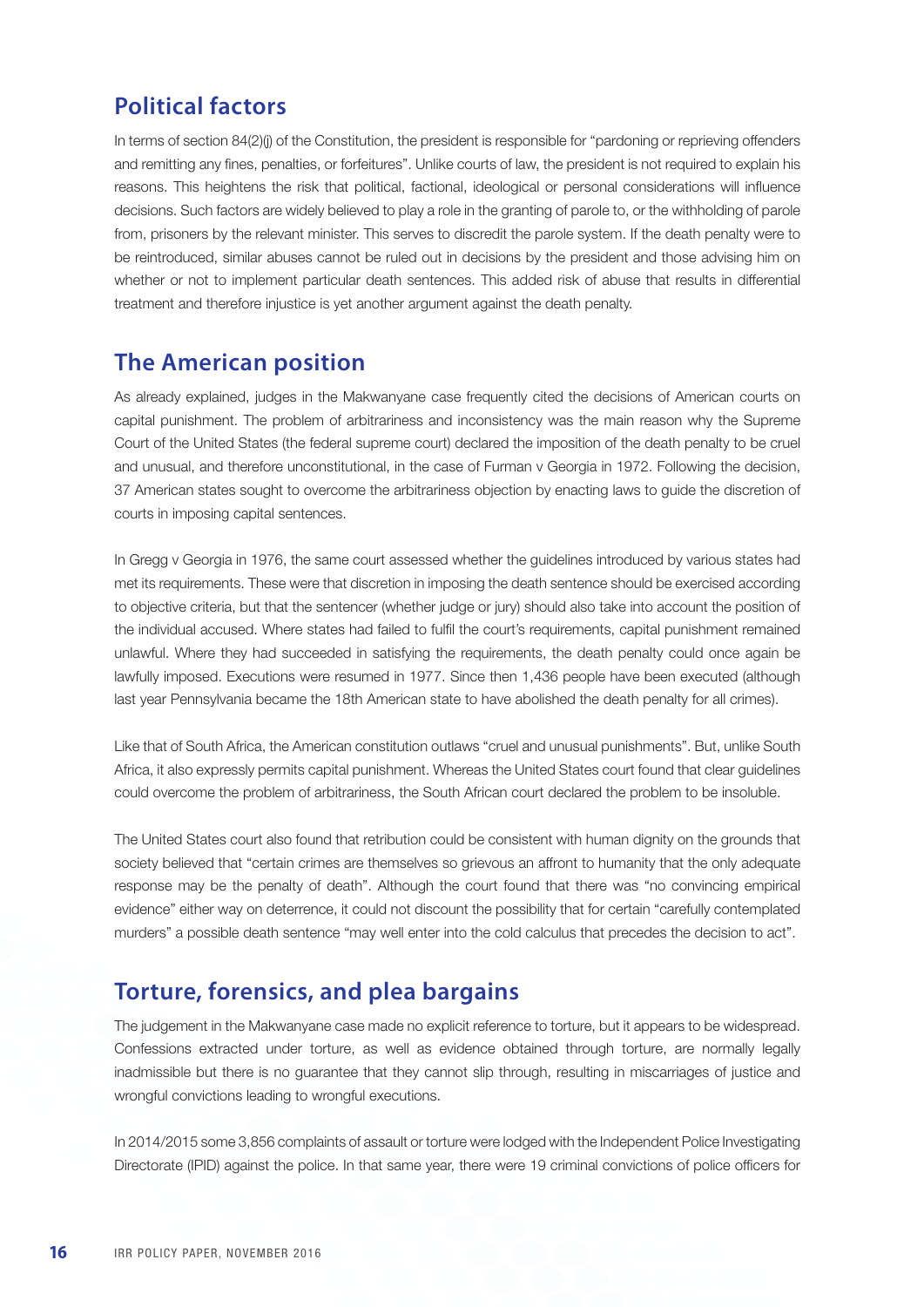torture and/or assault. Peter Jordi, a practising attorney attached to the Law Clinic at the University of the Witwatersrand (Wits), told a meeting at the IRR in 2012 that the police used torture on a massive scale. Carolyn Raphaely of the Wits Justice Project reported Professor Jordi as having said: "The police torture people all the time – in their homes, in police cells, in the veld, in cars… Torture is standard police investigation practice. These policemen are serial criminals. They have methods of investigation that are unlawful and for which they could be prosecuted but they never are. Police torture is a daily occurrence where I practise."

Following the shootings at Marikana in August 2012, IPID stated that at least 194 charges had been laid by Marikana survivors who were allegedly assaulted and tortured while in police custody. After some of the striking miners had been released from police custody, the *New Age* newspaper reported that many claimed to have been tortured by the police to extract confessions.

Allegations are of course only allegations. The small number of convictions in relation to the large number of complaints could be evidence that there are numerous complaints that have no foundation. It could also, however, indicate lack of zeal on the part of police and prosecutors in pursuing complaints, and the difficulty complainants face in producing evidence, especially if they themselves are still in police custody. It is also possible that torture occurs on a far greater scale than suggested by the number of complaints about it that are formally lodged with IPID, since, despite its name and claimed independence of the police, IPID still falls under the minister of police.

In 2011 and 2015 the IRR published two reports, themselves based on numerous press reports, showing that the police were involved in serious and violent crime including murder, armed robbery, rape, burglary, theft and torture on a substantial scale. The IRR reports also found that significant numbers of police officers remained in the employ of the police even when they had been convicted of serious crimes. The conclusion the IRR reached was that police criminality was not a case of "isolated incidents", but a "pattern of criminal behaviour". Policemen who are themselves capable of committing the most violent crimes are unlikely to be too concerned about the use of torture or assault to extract confessions and/or other evidence.

All of the above suggests that there is substantial risk that the police will act unlawfully in securing evidence for prosecutions that may result in wrongful convictions and executions. Wrongful convictions and sentences may also arise from police practices that fall short of assault and torture and which may be motivated by nothing more malicious than the desire to demonstrate success in apprehending and convicting criminals.

Although no similar study is known to have been conducted in South Africa, the American Department of Justice and the FBI formally acknowledged in 2015 that nearly every examiner in an FBI forensic squad overstated forensic hair matches for two decades before 2000. A high total of 26 of 28 examiners testifying to hair matches in 268 trials in which 32 death sentences were imposed were found to have overstated the matches and 95% of overstatements favoured the prosecution.

Another American study found that half the cases in which people were wrongly sentenced to death hinged on false testimony by informants, typically criminals rewarded with lighter punishments. Many convictions were reached through plea bargains in which the defendant agreed to plead guilty in return for leniency. But many depended on co-operating witnesses who, in exchange for lighter sentences, often told prosecutors what they wanted to hear.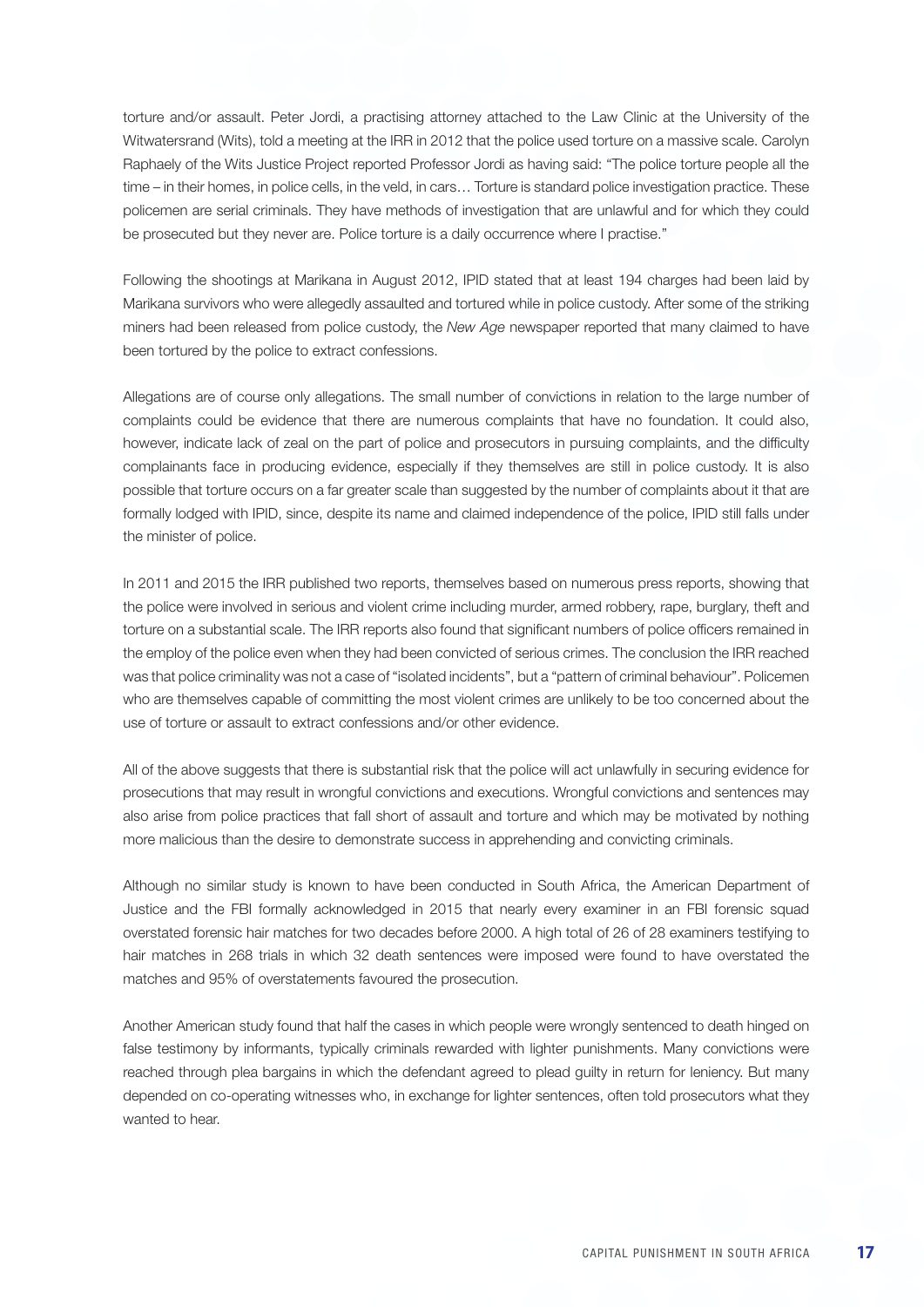### **"The possibility of error"**

Justice Chaskalson referred in the Makwanyane case to the "possibility of error", which could not be excluded. Justice Kentridge added that error could neither be wholly excluded, "nor, of course, repaired." Professor van Niekerk quoted a judge by the name of J.D. Cloete as having said that it had sometimes been on his conscience that he had sentenced people to death, but that he had been obliged to do so because the law required it. Even the most experienced judges could make grave mistakes in imposing capital punishment, Judge Cloete added.

Professor van Niekerk reported that 78% of the 158 advocates in his survey suggested that there was no absolute guarantee against an innocent person being hanged. Professor Kahn referred to a number of cases in South West Africa (later Namibia) in which people had been executed, subsequent to which the supposed victim had reappeared. He also quoted (with considerable scepticism, however) a South African judge who had written in 1939 that 10% of the Africans convicted of murder in South Africa were innocent, but that they had been convicted because they did not understand procedure. Some of those convicted may have been guilty of manslaughter, but they were not guilty of murder.

The Reverend Dr Henri P. Junod, director of the Penal Reform League established by the IRR in 1939, was convinced mistakes had been made. Having accompanied 800 black people to the gallows in South Africa, Dr Junod, who was later an honorary life member of the IRR, reported:

*"We have had cases where, in front of the gallows, we have known that the first crown [state] witness was the one who should have been where the convicted person was, facing death. We could naturally not prove it but the situation was made perfectly clear by long weeks and months with the accused, and by continual denials up to the last moment, when nothing more was to be gained by adhering to a false story."* 

Newly available DNA evidence has permitted the exoneration and release of more than 17 death-row inmates since 1992 in the United States. However, such evidence is available in only a fraction of capital cases. A law professor in Michigan conducted a study in which he determined that at least 4% of people on death row were, and are, likely innocent. Professor Devenish cited a report by two American jurists in the *Stanford Law Review* in 1987 to the effect that 343 people had been wrongly convicted of capital crimes since 1900, and that 25 of these had been executed.

According to a more recent report by the Death Penalty Information Centre in Washington D.C., between 1973 and 1999 an average of three persons sentenced to death have been exonerated each year with evidence of their innocence becoming available. Between 2000 and 2011, there have been five exonerations a year. Since 1973 a total of 156 exonerations have been granted.

Sometimes miscarriages of justice might never be exposed, however. For example, in the state of Virginia in 1988, DNA evidence that might have exonerated a person executed the previous year was destroyed after the prosecution claimed that "it would be shouted from the rooftops that Virginia executed an innocent man." It can hardly be gainsaid that those involved in administering the criminal justice system have an interest in covering up rather than admitting their mistakes. Where mistakes are discovered, it may often be thanks to the efforts of those outside the criminal justice system. The pardon posthumously granted to Timothy Evans arose in part from the work of a journalist, Ludovic Kennedy, who suggested that the real murderer was John Christie.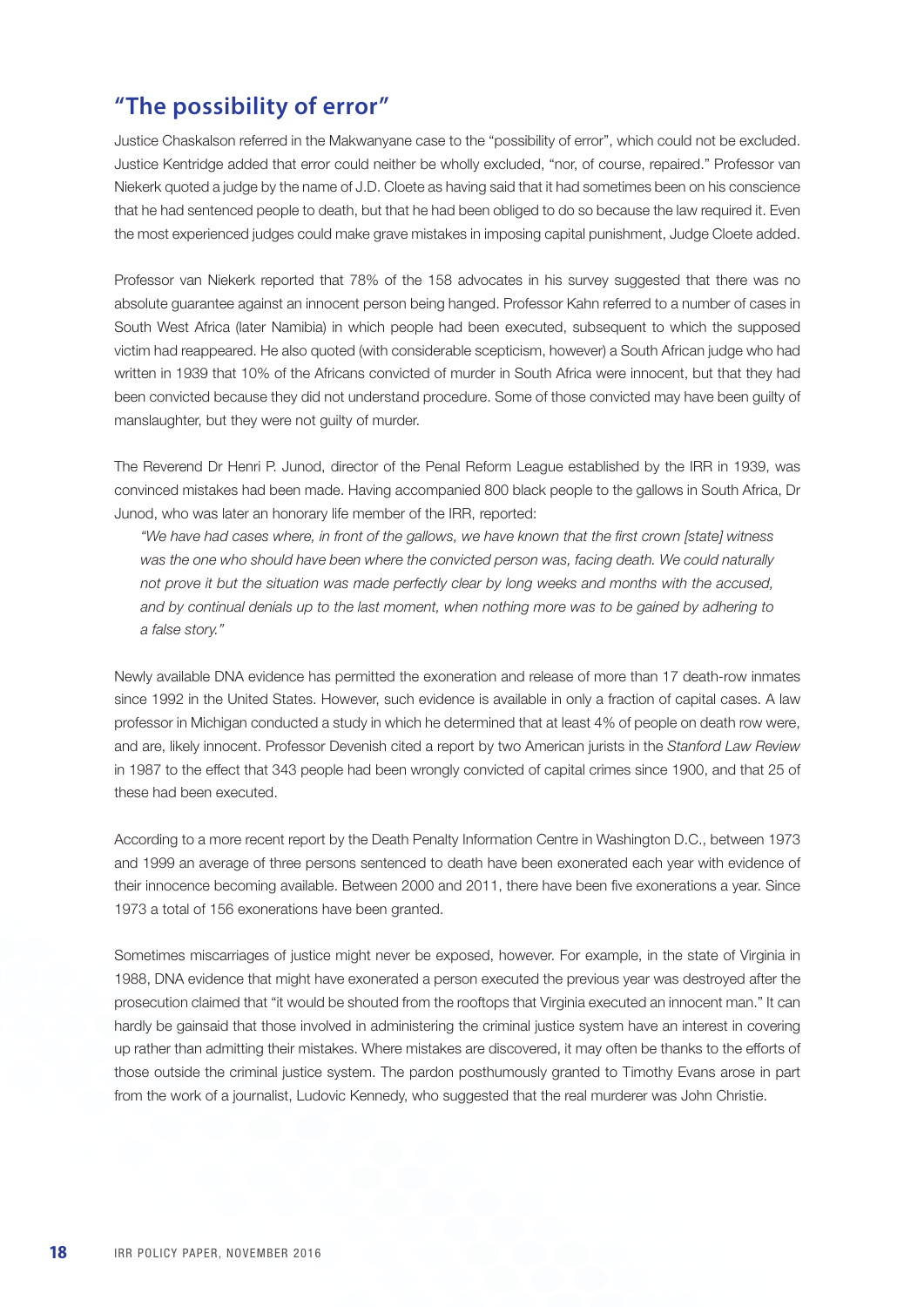As noted above, Justice Chaskalson acknowledged that "the possibility of error will be present in any system of justice". "Unjust imprisonment is a great wrong, but if it is discovered, the prisoner can be released and compensated. But the killing of an innocent person is irremediable." It is also worth noting that most of the wrongful executions listed above took place in countries known to adhere to procedures designed to ensure fair trials.

#### **Happy endings**

There have recently been a few cases in South Africa where people wrongly convicted of murder were subsequently released after spending many years in prison for crimes they did not commit. One such person was Thembekile Molaudzi, who spent 11 years in prison for the murder of a policeman after being convicted on the basis of false statements made out of court by other accused which his defence did not challenge. After a long struggle through various courts, Mr Molaudzi was eventually released in 2015 on the orders of the Constitutional Court, but this might never have happened without the help of a prison warder who believed his claim to be innocent and put him in touch with the Wits Justice Project.

A few months before Mr Molaudzi's release, Boswell Mhlongo and Alfred Nkosi were also released, also having been wrongly convicted of the same crime. Mr Mhlongo had the help of a woman he met via online dating from his prison cell whose own father had once been wrongfully arrested and who helped take up his case (and whom he later married). He obtained additional assistance from a fellow inmate who was a law student. Mr Mhlongo tried three times to commit suicide. On the third attempt, when he was in a coma, doctors wanted to switch off the machines but his family refused, and he eventually recovered. He said: "I felt bad when I woke up. I'd spent five years unsuccessfully trying to get my trial transcripts which I needed to appeal my case and could see no reason to live."

Carolyn Raphaely of the Wits Justice Project commented that neither the Department of Justice and Correctional Services nor the National Prosecuting Authority maintained statistics on wrongful convictions, but that anecdotal evidence suggested there were many similar people, particularly the indigent, behind bars. Similar to Mr Mhlongo, she wrote, they "mostly accept their fate".

Referring to the wrongful convictions, Rudolph Jansen, chairman of the *pro bono* committee of the Pretoria Society of Advocates, which appointed advocate Donrich Jordaan to assist in the case, observed that: "Ultimately the judge and the three judges on the full bench of appeal [of the High Court] must take some responsibility".

Fusi Mofokeng and Tshokolo Mokoena were released in 2011, having been incarcerated in 1992, first as awaiting-trial prisoners and then to serve sentences of life imprisonment for murders carried out by an armed unit of the African National Congress. Members of the unit were exonerated in 1998 by the Truth and Reconciliation Commission (TRC), but Messrs Mofokeng and Mokoena declined to apologise and tell the "truth" for a crime in which they had not been involved. Thanks to the Wits Justice Project and a petitions committee of the National Council of Provinces, they were released because they were in any event eligible for parole, although lawyers are still attempting to obtain presidential pardons for them.

"Happy endings" is perhaps not the best phrase to apply to this handful of cases. These men spent substantial parts of their adult lives in prison for crimes they did not commit. Two of them refused an opportunity to secure their release if they had been required to make false confessions to the TRC. Ms Raphaely is no doubt correct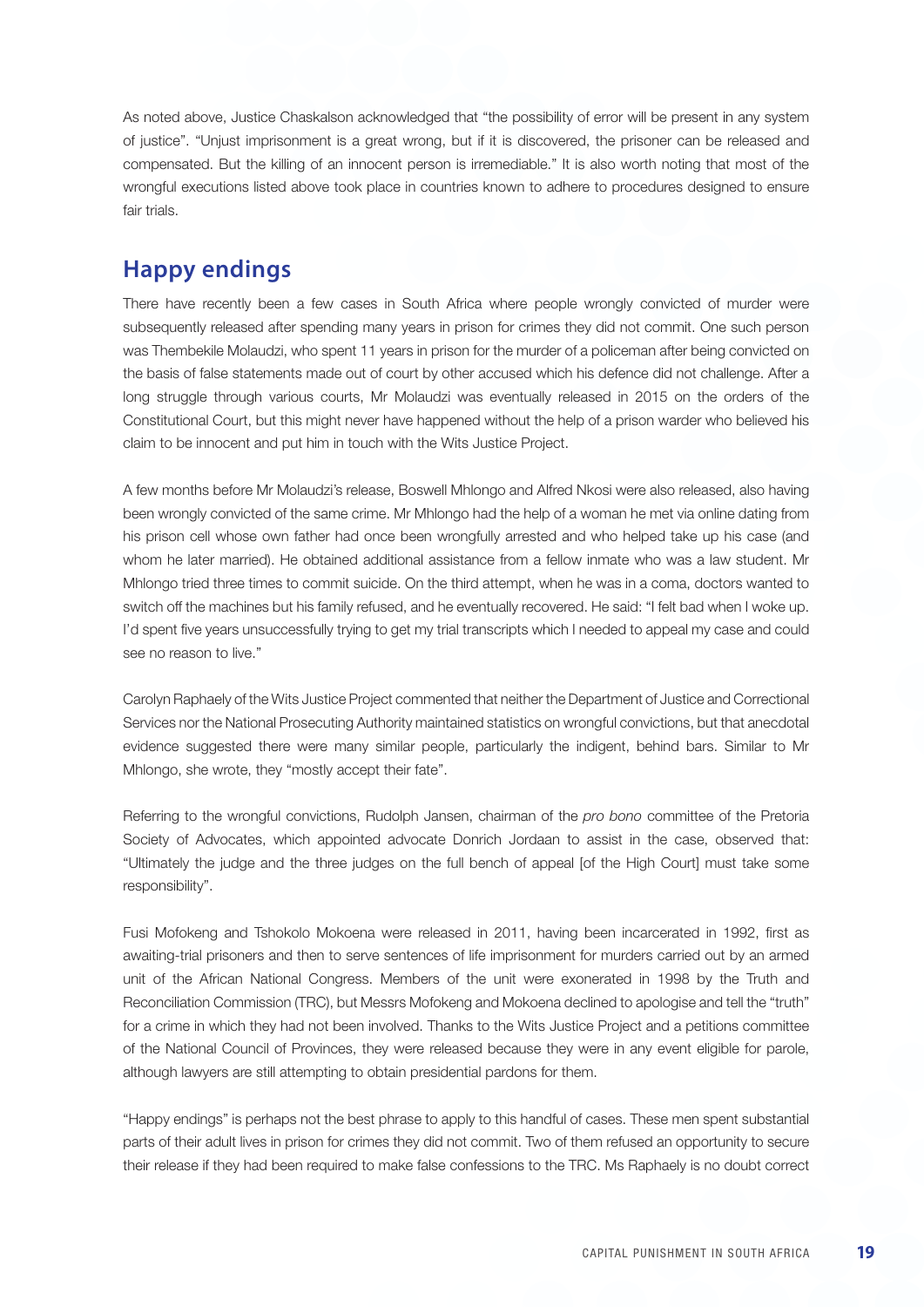in her view that there must be many other innocent people serving long sentences but who are not lucky enough to obtain the kind of assistance that the Wits Law Project, organisations such as Lawyers for Human Rights, and Mr Jordaan were able to provide to others.

Millions of South Africans feel great anger and outrage at all types of crime, especially violent crime, committed against innocent people. Many live fear-ridden lives, the minority who can afford it investing in private security. Amidst the grief that many suffer, there is no doubt enormous frustration and even desperation that crime continues at such high levels.

# PART THREE

#### **Conclusion**

Although the Constitutional Court did not itself draw the distinction, its findings against the death penalty may be divided into five categories.

The first was that it is indeed a cruel and unusual punishment which violates the rights to life and dignity. Notwithstanding what the court said, however, views as to what is "cruel and unusual" no doubt differ from person to person, as well as from judge to judge. They can also change, as they have throughout the history of crime and punishment. What one community at one time may regard as permissible forms of punishment, others at other times may regard as too lenient: hence the argument sometimes heard that the rights of victims should not outweigh those of suspected criminals.

The court correctly observed that constitutional rights should transcend the vagaries of public opinion, but that does not mean that the views of judges as to what qualifies as cruel and unusual punishment are themselves not influenced by their personal opinions and experiences. In fact, the various concurring judgements in the Makwanyane case revealed differences of opinion as to the weight to be accorded to the various rights being discussed. Moreover, the American federal supreme court, many of whose judges in the two key death penalty cases in the 1970s clearly shared the liberal philosophy of our own Constitutional Court in the Makwanyane case, found that the death penalty was not automatically cruel and unusual.

The second finding was that the death sentence is not a deterrent. Although the court did not state this, the implication of what some of the judges said is that capital punishment is almost irrelevant as a deterrent since apprehension and conviction are lacking and most crime goes unpunished in any event. Yet the very fact that people are concerned and debate and fear a death sentence shows that it might well be a deterrent. There is also the fear that potential victims have in reporting crime because they are afraid of being killed. We also cannot know to what extent even the remote possibility of a punishment as severe as the death penalty may weigh on the criminal mind. This is particularly true when it comes to the perpetration of the most cruel and gratuitously violent premeditated crimes – those crimes most likely to attract such a sentence.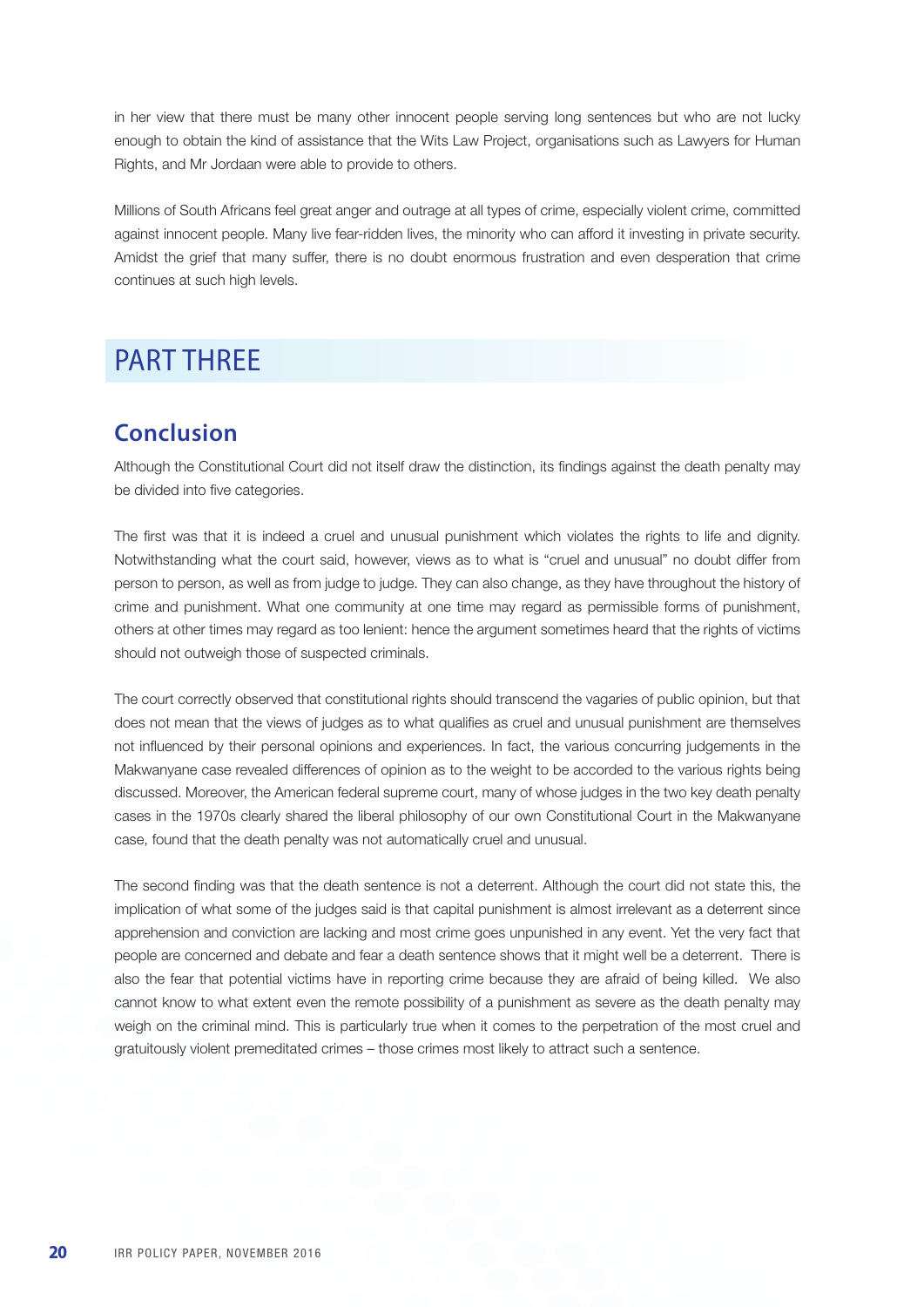In addition, and despite what the courts have observed, society's desire for retribution against criminals may override doubts about deterrence. Some communities may also regard the possibility of retribution as more important than the possibility of deterrence or rehabilitation. We must remember that in South Africa the death sentence does apply in practice in many poor and crime-ridden communities where vigilantes have effectively privatised the sentence in answering the community demand for retribution. Reintroducing the death sentence could well reduce the extent of extra-judicial killings. We may further take the view that planned and premeditated murder is so monstrous a crime that the only appropriate punishment is indeed "an eye for an eye and a tooth for a tooth". As with "cruel and unusual", these are often matters of personal opinion, and the argument that the death penalty has more to do with retribution than rehabilitation is something that should not, in and of itself, take the death penalty off the table for South Africa.

The fourth finding was about the "arbitrariness" with which the death penalty may be applied and that this may violate the principle of equality before the law. As the judges admitted, our criminal justice system is flawed at its very apex. Judges who are themselves flawed can reduce, but never eliminate, the flaws that characterise the operation of the system from start to finish, from arrest to implementation of sentence. Injustice would arise if judges were denied all discretion in administering punishment to ensure that it fits the crime, but the risk of injustice arises from the very discretion that judges require to administer justice. Yet this is a risk that attaches to all decisions taken by judges and magistrates. It is the reason why they need to be properly qualified and trained and why the most rigorous appeal processes should apply in capital punishment cases.

This brings us to the fifth finding – the possibility of error. The number of innocent people executed will never be known, but it is almost certainly much higher than the figures quoted in this paper. The factors that lead to such miscarriages of justice are all present in the South African judicial system. Technological advances, including DNA testing, may help to reduce the risk of error, as would better police and prosecutorial procedures. The most rigorous, time-consuming and costly automatic appeal processes could be introduced to lessen the risk. These may also deter prosecutors from seeking the death penalty in all but the most extreme cases. Defendants in such cases could be provided with special resources to mount their defence – far beyond those made available in non-death penalty cases. Even where these precautions are taken, the risk of error might be lessened but could never be completely avoided. It is this fifth objection that is the most difficult to overcome in any argument about whether South Africa should reintroduce the death penalty – and the issue around which any debate about reintroducing the death penalty should centre.

Liberals and conservatives can differ about whether capital punishment is indeed cruel and unusual. They can differ about how much emphasis should be placed on retribution as opposed to rehabilitation. They may also differ as to whether the problem of "arbitrariness" should be overlooked in the cause of punishing crime. Nonetheless, the overriding objection to the death penalty transcends political views and philosophical beliefs about crime and punishment. In the words of Gerald Gardiner, lord chancellor of the United Kingdom from 1964 to 1970: "Human beings who are not infallible ought not to choose a form of punishment which is irreparable."